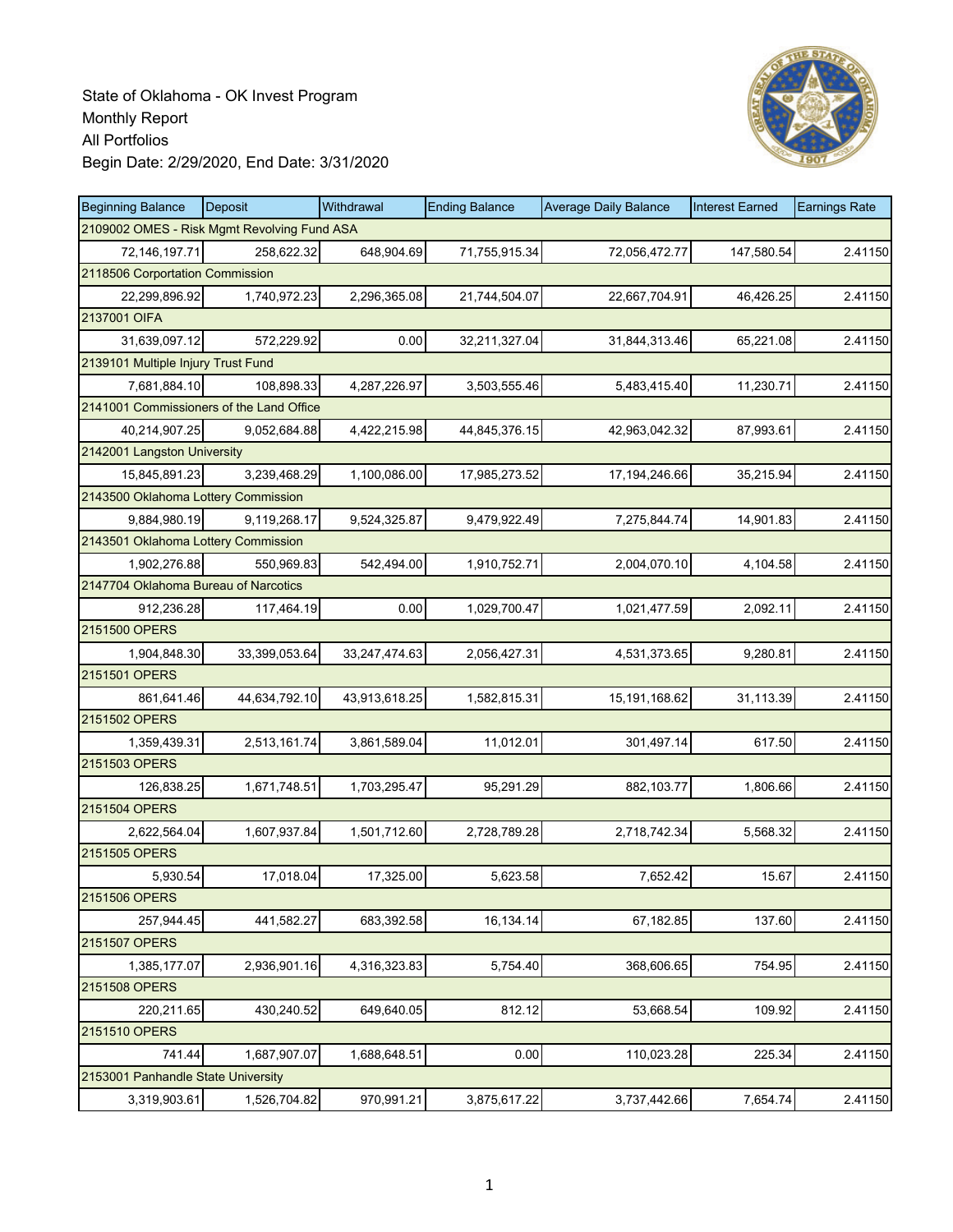| <b>Beginning Balance</b>                  | Deposit        | Withdrawal      | <b>Ending Balance</b> | <b>Average Daily Balance</b> | <b>Interest Earned</b> | <b>Earnings Rate</b> |
|-------------------------------------------|----------------|-----------------|-----------------------|------------------------------|------------------------|----------------------|
| 2155701 OK Police Pension                 |                |                 |                       |                              |                        |                      |
| 34,315,308.70                             | 4,322,165.69   | 15,394,999.08   | 23,242,475.31         | 31,338,265.02                | 64,184.63              | 2.41150              |
| 2169502 Tax Commission                    |                |                 |                       |                              |                        |                      |
| 354,278,105.77                            | 362,929,920.28 | 350,817,655.83  | 366,390,370.22        | 179,465,089.46               | 367,566.63             | 2.41150              |
| 2169520 Tax Commission                    |                |                 |                       |                              |                        |                      |
| $-253,784.55$                             | 4,170,857.97   | 4, 164, 263. 62 | $-247,190.20$         | 2,976,276.08                 | 6,095.78               | 2.41150              |
| 2169521 Tax Commission                    |                |                 |                       |                              |                        |                      |
| 52,364,177.85                             | 53,515,798.75  | 52,512,445.28   | 53,367,531.32         | 29,559,543.44                | 60,541.59              | 2.41150              |
| 2174007 State Treasurer                   |                |                 |                       |                              |                        |                      |
| 1,301,729.64                              | 147,363.88     | 0.00            | 1,449,093.52          | 1,439,586.17                 | 2,948.45               | 2.41150              |
| 2183006 DHS - CSED                        |                |                 |                       |                              |                        |                      |
| 11,642,966.06                             | 20,989,695.68  | 6,493,607.40    | 26, 139, 054. 34      | 19,666,179.76                | 40,278.76              | 2.41150              |
| 7200039 Oklahoma Boll Weevil Eradication  |                |                 |                       |                              |                        |                      |
| 2,741,701.67                              | 396,013.17     | 85,002.12       | 3,052,712.72          | 2,823,482.81                 | 5,782.84               | 2.41150              |
| 7200320 Department of Wildlife            |                |                 |                       |                              |                        |                      |
| 4,264,499.07                              | 2,385,916.64   | 4,529,683.56    | 2,120,732.15          | 3,777,355.79                 | 7,736.49               | 2.41150              |
| 7200359 OERB                              |                |                 |                       |                              |                        |                      |
| 16,107,142.36                             | 1,476,960.55   | 1,056,092.59    | 16,528,010.32         | 16,924,454.52                | 34,663.37              | 2.41150              |
| 7200370 OIFA                              |                |                 |                       |                              |                        |                      |
| 688,110.97                                | 376,222.32     | 57,370.18       | 1,006,963.11          | 839,945.77                   | 1,720.31               | 2.41150              |
| 7200391 Multiple Injury Trust Fund        |                |                 |                       |                              |                        |                      |
| 98,715.48                                 | 199,062.54     | 178,515.76      | 119,262.26            | 129,447.94                   | 265.13                 | 2.41150              |
| 7200410 Commissioners of the Land Office  |                |                 |                       |                              |                        |                      |
| 1,403,979.48                              | 1,624.23       | 26,967.44       | 1,378,636.27          | 1,393,693.98                 | 2,854.46               | 2.41150              |
| 7200435 Oklahoma Lottery Commission       |                |                 |                       |                              |                        |                      |
| 6,186,737.90                              | 7,017,922.11   | 5,839,091.33    | 7,365,568.68          | 8,486,965.42                 | 17,382.35              | 2.41150              |
| 7200515 OPERS                             |                |                 |                       |                              |                        |                      |
| 10,925.90                                 | 650,000.00     | 532,948.34      | 127,977.56            | 287,329.00                   | 588.49                 | 2.41150              |
| 7200557 Oklahoma Police Pension           |                |                 |                       |                              |                        |                      |
| 0.00                                      | 102,400.64     | 102,400.64      | 0.00                  | 6,740.80                     | 13.81                  | 2.41150              |
| 7200588 Real Estate Commission            |                |                 |                       |                              |                        |                      |
| 339,552.78                                | 117,714.95     | 110,608.40      | 346,659.33            | 358,469.98                   | 734.19                 | 2.41150              |
| 7200830 Department of Human Services      |                |                 |                       |                              |                        |                      |
| 53,162.22                                 | 1,075.29       | 0.00            | 54,237.51             | 53,665.68                    | 109.91                 | 2.41150              |
| 7201825 University Hospitals Authority    |                |                 |                       |                              |                        |                      |
| 8,955,709.66                              | 42,849,072.10  | 47,845,553.72   | 3,959,228.04          | 11,026,877.41                | 22,584.40              | 2.41150              |
| 7205090 OMES Risk Management Division/DSC |                |                 |                       |                              |                        |                      |
| 52,946,900.50                             | 388,086.33     | 1,484,816.39    | 51,850,170.44         | 52, 152, 672. 13             | 106,815.10             | 2.41150              |
| 7205204 JM Davis Arms & Historical Museum |                |                 |                       |                              |                        |                      |
| 3,418.80                                  | 6.55           | 0.00            | 3,425.35              | 3,424.93                     | 7.01                   | 2.41150              |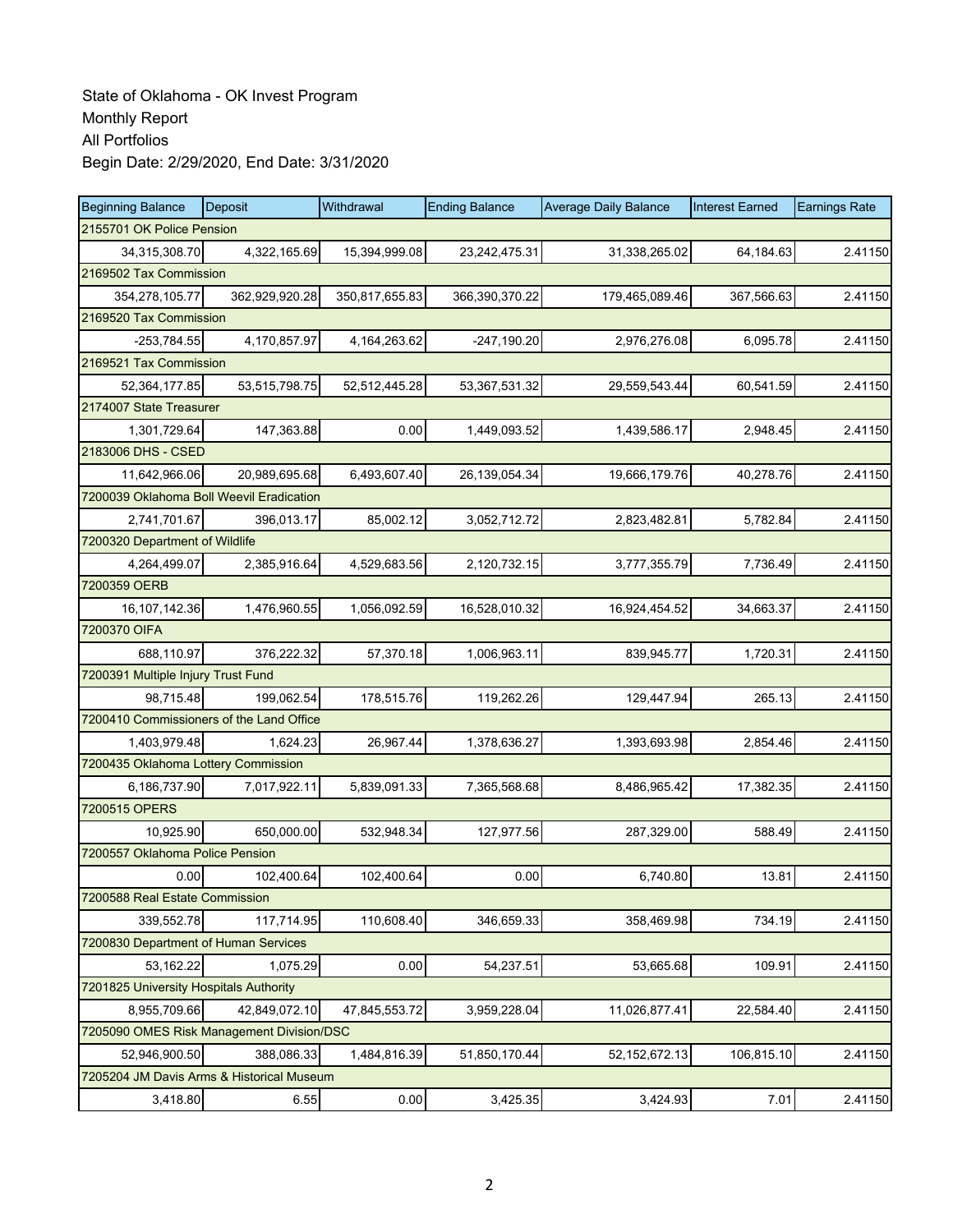| <b>Beginning Balance</b>                          | Deposit      | Withdrawal   | <b>Ending Balance</b> | <b>Average Daily Balance</b> | <b>Interest Earned</b> | <b>Earnings Rate</b> |  |  |
|---------------------------------------------------|--------------|--------------|-----------------------|------------------------------|------------------------|----------------------|--|--|
| 7205320 Department of Wildlife                    |              |              |                       |                              |                        |                      |  |  |
| 833,044.16                                        | 60,685.17    | 32,335.63    | 861,393.70            | 848,359.63                   | 1,737.55               | 2.41150              |  |  |
| 7205359 Sustaining OK Energy Resources            |              |              |                       |                              |                        |                      |  |  |
| 5,414,884.01                                      | 107,352.47   | 52,330.87    | 5,469,905.61          | 5,483,641.86                 | 11,231.17              | 2.41150              |  |  |
| 7205435 Oklahoma Lottery Commission               |              |              |                       |                              |                        |                      |  |  |
| 162,825.77                                        | 5,393.13     | 0.00         | 168,218.90            | 167,707.25                   | 343.49                 | 2.41150              |  |  |
| 7205515 OPERS                                     |              |              |                       |                              |                        |                      |  |  |
| 97,574.25                                         | 94,251.75    | 0.00         | 191,826.00            | 151,631.72                   | 310.56                 | 2.41150              |  |  |
| 7205563 OK Bd for Private Vocational Schools      |              |              |                       |                              |                        |                      |  |  |
| 138,359.69                                        | 275.43       | 15,477.78    | 123, 157.34           | 130,187.44                   | 266.64                 | 2.41150              |  |  |
| 7205630 Oklahoma Department of Securities         |              |              |                       |                              |                        |                      |  |  |
| 916,685.14                                        | 12,976.14    | 93.62        | 929,567.66            | 926,592.48                   | 1,897.78               | 2.41150              |  |  |
| 7205807 Oklahoma Health Care Authority            |              |              |                       |                              |                        |                      |  |  |
| 1,974,049.55                                      | 77.983.98    | 0.00         | 2,052,033.53          | 1,982,368.44                 | 4,060.13               | 2.41150              |  |  |
| 7210270 State Election Board                      |              |              |                       |                              |                        |                      |  |  |
| 4,448,432.57                                      | 8,543.06     | 27,315.33    | 4,429,660.30          | 4,433,643.56                 | 9,080.65               | 2.41150              |  |  |
| 7210320 Department of Wildlife                    |              |              |                       |                              |                        |                      |  |  |
| 8,036,373.24                                      | 132,253.39   | 5,794,693.22 | 2,373,933.41          | 6,804,073.25                 | 13,935.58              | 2.41150              |  |  |
| 7210350 Oklahoma Historical Society               |              |              |                       |                              |                        |                      |  |  |
| 28.56                                             | 0.05         | 0.00         | 28.61                 | 28.61                        | 0.06                   | 2.41150              |  |  |
| 7210400 Office of Juvenile Affairs                |              |              |                       |                              |                        |                      |  |  |
| 30,891.79                                         | 59.15        | 0.00         | 30,950.94             | 30,947.12                    | 63.38                  | 2.41150              |  |  |
| 7210410 Commissioners of the Land Office          |              |              |                       |                              |                        |                      |  |  |
| 7,690,688.96                                      | 2,429,914.97 | 2,200,000.00 | 7,920,603.93          | 6,440,928.67                 | 13,191.82              | 2.41150              |  |  |
| 7210515 OPERS                                     |              |              |                       |                              |                        |                      |  |  |
| 75,863.51                                         | 16,336.31    | 0.00         | 92,199.82             | 84,815.67                    | 173.71                 | 2.41150              |  |  |
| 7210570 State Board of Licensure for Professional |              |              |                       |                              |                        |                      |  |  |
| 458,352.38                                        | 877.64       | 100.000.00   | 359,230.02            | 436,592.75                   | 894.20                 | 2.41150              |  |  |
| 7210588 Real Estate Commission                    |              |              |                       |                              |                        |                      |  |  |
| 356,953.57                                        | 23,004.66    | 7,298.24     | 372,659.99            | 370,062.91                   | 757.93                 | 2.41150              |  |  |
| 7215270 State of Oklahoma Election Board          |              |              |                       |                              |                        |                      |  |  |
| 5,301,867.25                                      | 10,190.94    | 33,671.66    | 5,278,386.53          | 5,283,159.96                 | 10,820.56              | 2.41150              |  |  |
| 7215320 Department of Wildlife                    |              |              |                       |                              |                        |                      |  |  |
| 3,420,188.87                                      | 22,877.48    | 0.00         | 3,443,066.35          | 3,434,736.03                 | 7,034.76               | 2.41150              |  |  |
| 7215566 Tourism & Recreation Department           |              |              |                       |                              |                        |                      |  |  |
| 13,344,538.53                                     | 1,478,323.70 | 1,880,944.99 | 12,941,917.24         | 13, 167, 365. 76             | 26,968.39              | 2.41150              |  |  |
| 7215585 Department of Public Safety               |              |              |                       |                              |                        |                      |  |  |
| 627,765.59                                        | 0.00         | 126,193.98   | 501,571.61            | 532,556.84                   | 1,090.74               | 2.41150              |  |  |
| 7215670 JD McCarty Center                         |              |              |                       |                              |                        |                      |  |  |
| 901,495.71                                        | 2,023.66     | 398.49       | 903,120.88            | 903,131.72                   | 1,849.73               | 2.41150              |  |  |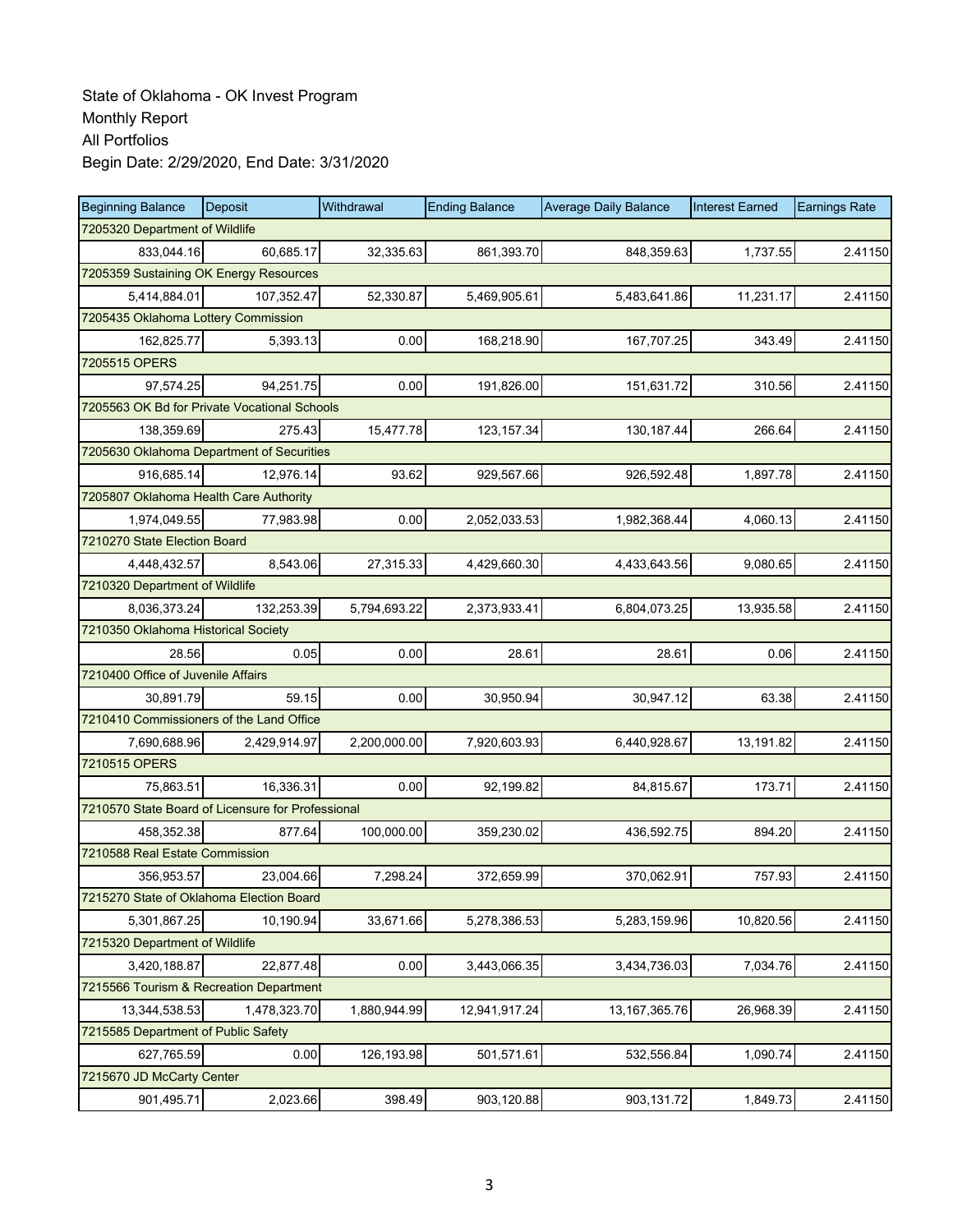| <b>Beginning Balance</b>                      | Deposit      | Withdrawal   | <b>Ending Balance</b> | <b>Average Daily Balance</b> | <b>Interest Earned</b> | <b>Earnings Rate</b> |
|-----------------------------------------------|--------------|--------------|-----------------------|------------------------------|------------------------|----------------------|
| 7215825 University Hospitals Authority        |              |              |                       |                              |                        |                      |
| 2,273,647.56                                  | 5,701.39     | 37,500.00    | 2,241,848.95          | 2,255,872.79                 | 4,620.31               | 2.41150              |
| 7216805 Department of Rehabilitation Services |              |              |                       |                              |                        |                      |
| 849,667.11                                    | 5,110.72     | 30,087.50    | 824,690.33            | 837,101.17                   | 1,714.49               | 2.41150              |
| 7220090 OSF Building Project Fund             |              |              |                       |                              |                        |                      |
| 0.42                                          | 0.00         | 0.00         | 0.42                  | 0.42                         | 0.00                   | 2.41150              |
| 7220320 Dept of Wildlife Conservation         |              |              |                       |                              |                        |                      |
| 3,581,408.50                                  | 56,742.08    | 177,571.31   | 3,460,579.27          | 3,503,604.93                 | 7,175.81               | 2.41150              |
| 7220585 Department of Public Safety           |              |              |                       |                              |                        |                      |
| 5,000,101.38                                  | 13,642.50    | 15,593.11    | 4,998,150.77          | 5,004,999.03                 | 10,250.86              | 2.41150              |
| 7220830 Department of Human Services          |              |              |                       |                              |                        |                      |
| 13,375.88                                     | 25.61        | 0.00         | 13,401.49             | 13,399.84                    | 27.44                  | 2.41150              |
| 7225040 Department of Agriculture             |              |              |                       |                              |                        |                      |
| 388,220.66                                    | 1,500.00     | 3,922.41     | 385,798.25            | 384,841.63                   | 788.20                 | 2.41150              |
| 7225830 Department of Human Services          |              |              |                       |                              |                        |                      |
| 182,189.24                                    | 56,631.92    | 0.00         | 238,821.16            | 206,716.13                   | 423.38                 | 2.41150              |
| 7230220 Oklahoma Crime Victims Compensation   |              |              |                       |                              |                        |                      |
| 2,902,569.71                                  | 235,488.13   | 407,712.86   | 2,730,344.98          | 2,919,680.30                 | 5,979.87               | 2.41150              |
| 7230345 Department of Transportation          |              |              |                       |                              |                        |                      |
| 4,869,462.23                                  | 441,941.81   | 1,824,451.17 | 3,486,952.87          | 4,528,811.29                 | 9,275.56               | 2.41150              |
| 7230695 Tax Commission                        |              |              |                       |                              |                        |                      |
| 488,687.00                                    | 984,377.05   | 973,064.05   | 500,000.00            | 540,305.32                   | 1,106.61               | 2.41150              |
| 7230807 Health Care Authority                 |              |              |                       |                              |                        |                      |
| 64,262.41                                     | 7,443,530.40 | 7,437,466.52 | 70,326.29             | 1,906,170.15                 | 3,904.07               | 2.41150              |
| 7235605 Regents for Higher Education          |              |              |                       |                              |                        |                      |
| 39,714.61                                     | 841,965.86   | 841,197.00   | 40,483.47             | 500,172.38                   | 1,024.41               | 2.41150              |
| 7240807 Health Care Authority                 |              |              |                       |                              |                        |                      |
| 13,488,217.72                                 | 25,826.95    | 0.00         | 13,514,044.67         | 13,512,378.42                | 27,675.02              | 2.41150              |
| 7244090 OMES Dept of Central Services         |              |              |                       |                              |                        |                      |
| 1,088,714.58                                  | 270,152.70   | 378,786.38   | 980,080.90            | 1,023,397.36                 | 2,096.04               | 2.41150              |
| 7245807 Health Care Authority                 |              |              |                       |                              |                        |                      |
| 12,455,480.20                                 | 6,043,859.71 | 6,223,808.77 | 12,275,531.14         | 13,250,989.91                | 27,139.66              | 2.41150              |
| 7255090 Department of Central Services        |              |              |                       |                              |                        |                      |
| 1,118,904.50                                  | 2,866.95     | 1,400.70     | 1,120,370.75          | 1,121,553.77                 | 2,297.08               | 2.41150              |
| 7255585 Oklahoma Dept of Public Safety        |              |              |                       |                              |                        |                      |
| 10,735.61                                     | 20.56        | 0.00         | 10,756.17             | 10,754.84                    | 22.03                  | 2.41150              |
| 7260090 OMES Risk Management Division         |              |              |                       |                              |                        |                      |
| 5,585,052.95                                  | 12,554.43    | 105,676.03   | 5,491,931.35          | 5,509,982.66                 | 11,285.12              | 2.41150              |
| 7265090 Risk Management Fund                  |              |              |                       |                              |                        |                      |
| 276,498.86                                    | 466.39       | 204,204.08   | 72,761.17             | 254,499.37                   | 521.25                 | 2.41150              |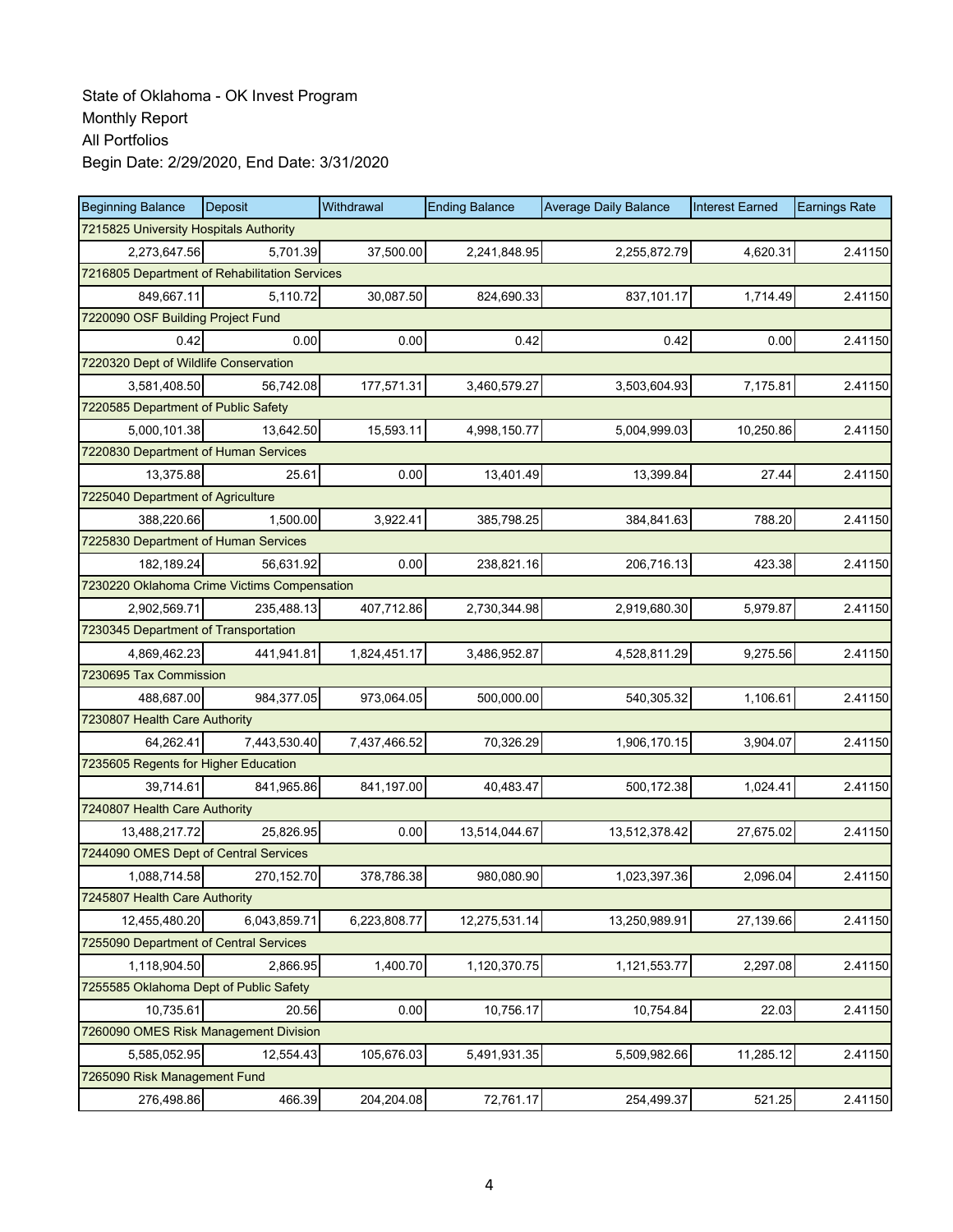| <b>Beginning Balance</b>                           | <b>Deposit</b> | Withdrawal   | <b>Ending Balance</b> | <b>Average Daily Balance</b> | <b>Interest Earned</b> | <b>Earnings Rate</b> |
|----------------------------------------------------|----------------|--------------|-----------------------|------------------------------|------------------------|----------------------|
| 7275740 OST - SEED                                 |                |              |                       |                              |                        |                      |
| 31,882.96                                          | 61.98          | 550.61       | 31,394.33             | 31,710.04                    | 64.95                  | 2.41150              |
| 7280090 OMES DCS Property Distribution             |                |              |                       |                              |                        |                      |
| 1,055,907.62                                       | 32,925.00      | 146,882.85   | 941,949.77            | 988,924.46                   | 2,025.44               | 2.41150              |
| 7280345 Department of Transportation               |                |              |                       |                              |                        |                      |
| 607,463.26                                         | 498,038.85     | 607,463.26   | 498,038.85            | 476,601.40                   | 976.14                 | 2.41150              |
| 7285345 Department of Transportation               |                |              |                       |                              |                        |                      |
| 213,314,615.98                                     | 12,706,695.17  | 8,416,232.49 | 217,605,078.66        | 218,838,757.61               | 448,208.76             | 2.41150              |
| 7295090 Emergency & Transportation                 |                |              |                       |                              |                        |                      |
| 6,294,921.52                                       | 645,000.00     | 350,000.00   | 6,589,921.52          | 6,722,663.46                 | 13,768.84              | 2.41150              |
| 7296150 University of Science & Arts               |                |              |                       |                              |                        |                      |
| 40.60                                              | 0.08           | 0.00         | 40.68                 | 40.67                        | 0.08                   | 2.41150              |
| 7303000 Tobacco Litigation Escrow Fund             |                |              |                       |                              |                        |                      |
| 29,432.50                                          | 56.36          | 0.00         | 29,488.86             | 29,485.22                    | 60.39                  | 2.41150              |
| 7360566 Tourism & Recreation Department            |                |              |                       |                              |                        |                      |
| 6,464,717.51                                       | 21,262.65      | 0.00         | 6,485,980.16          | 6,482,243.82                 | 13,276.43              | 2.41150              |
| 7401105 OCIA NACEA Construction Series 2018B       |                |              |                       |                              |                        |                      |
| 15,455,255.03                                      | 30,889.60      | 1,717,997.50 | 13,768,147.13         | 15,040,797.56                | 30.805.41              | 2.41150              |
| 7402105 OCIA Tourism Construction Fund Series 2018 |                |              |                       |                              |                        |                      |
| 9,509,512.53                                       | 18,208.61      | 0.00         | 9,527,721.14          | 9,526,546.39                 | 19,511.54              | 2.41150              |
| 7403292 Oklahoma Department of Environmental Quali |                |              |                       |                              |                        |                      |
| 91,616.87                                          | 175.43         | 0.00         | 91,792.30             | 91,780.98                    | 187.98                 | 2.41150              |
| 7405220 District Attorneys Council                 |                |              |                       |                              |                        |                      |
| 3,994,314.08                                       | 30,191.29      | 228,621.36   | 3,795,884.01          | 3,922,436.99                 | 8,033.63               | 2.41150              |
| 7406105 OCIA Tourism Revenue Fund Series 2018A     |                |              |                       |                              |                        |                      |
| 43,166.05                                          | 43,214.67      | 43,129.16    | 43,251.56             | 39,072.25                    | 80.02                  | 2.41150              |
| 7408105 OCIA                                       |                |              |                       |                              |                        |                      |
| 539,306.17                                         | 539,328.19     | 538,259.90   | 540,374.46            | 436,126.20                   | 893.24                 | 2.41150              |
| 7409105 OCIA NACEA Revenue Series 2018B            |                |              |                       |                              |                        |                      |
| 68.04                                              | 89,043.72      | 88,961.35    | 150.41                | 20,233.14                    | 41.44                  | 2.41150              |
| 7410105 OCIA Capitol Repair Construction Series 20 |                |              |                       |                              |                        |                      |
| 5,424,588.79                                       | 11,088.60      | 1,135,989.41 | 4,299,687.98          | 4,571,537.82                 | 9,363.07               | 2.41150              |
| 7411105 OCIA Capitol Repair Revenue Series 2018C   |                |              |                       |                              |                        |                      |
| 612.66                                             | 871,875.67     | 435,548.96   | 436,939.37            | 338,539.43                   | 693.37                 | 2.41150              |
| 7412105 OCIA                                       |                |              |                       |                              |                        |                      |
| 1,820.01                                           | 2,509,622.06   | 1,253,691.66 | 1,257,750.41          | 934,072.64                   | 1,913.10               | 2.41150              |
| 7415105 OCIA DOC Construction Series 2018D         |                |              |                       |                              |                        |                      |
| 93,113,101.50                                      | 162,556.89     | 784,304.36   | 92,491,354.03         | 92,756,399.51                | 189,976.54             | 2.41150              |
| 7416000 OSF - Oil Overcharge                       |                |              |                       |                              |                        |                      |
| 286,022.09                                         | 547.67         | 0.00         | 286,569.76            | 286,534.43                   | 586.86                 | 2.41150              |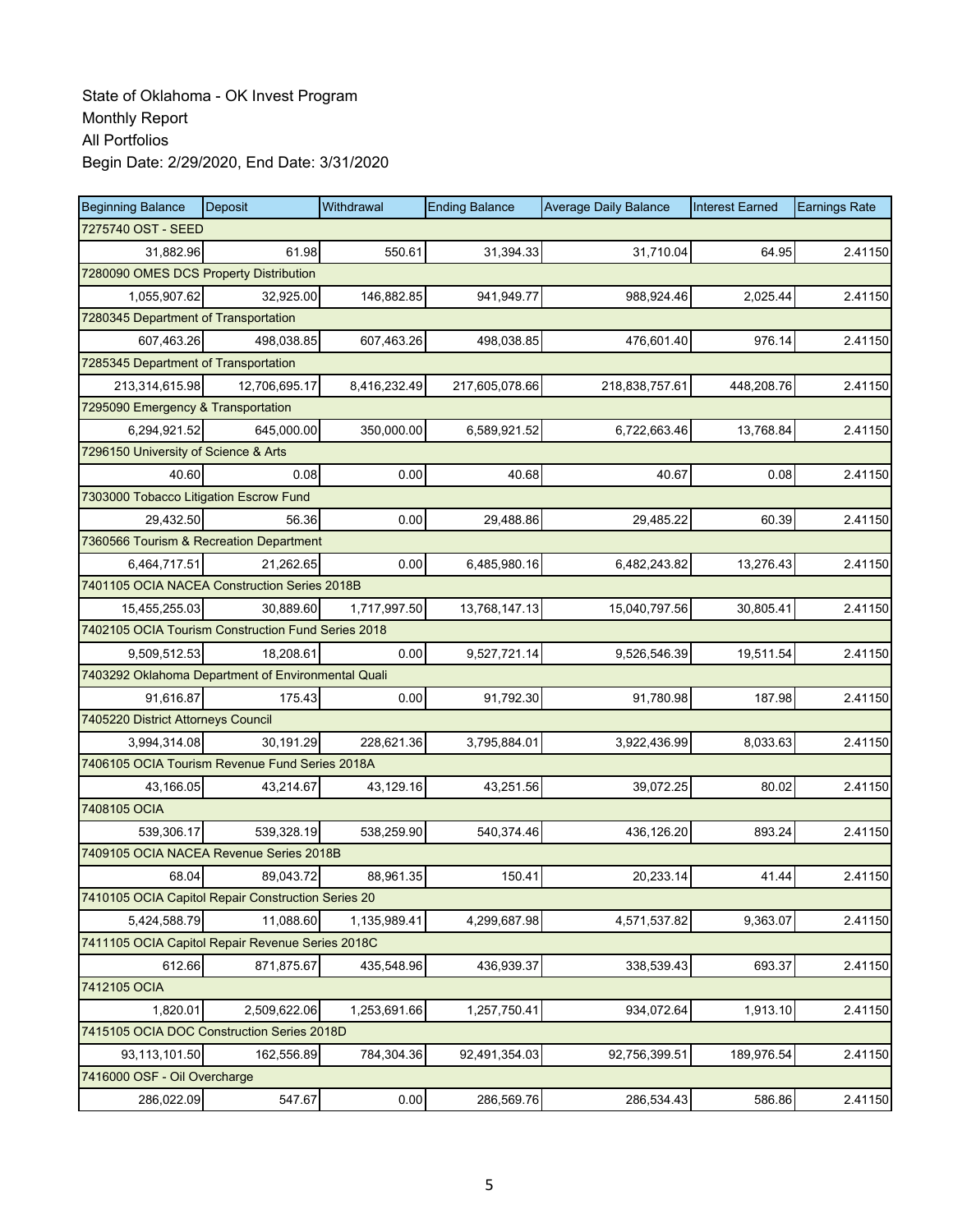| <b>Beginning Balance</b>          | Deposit                               | Withdrawal   | <b>Ending Balance</b> | <b>Average Daily Balance</b> | <b>Interest Earned</b> | <b>Earnings Rate</b> |
|-----------------------------------|---------------------------------------|--------------|-----------------------|------------------------------|------------------------|----------------------|
|                                   | 7416105 OCIA DOC Revenue Series 2018D |              |                       |                              |                        |                      |
| 1,674.11                          | 1,823,496.05                          | 910,934.38   | 914,235.78            | 473,356.09                   | 969.49                 | 2.41150              |
| 7416160 Department of Commerce    |                                       |              |                       |                              |                        |                      |
| 2,910,647.60                      | 10,126.23                             | 0.00         | 2,920,773.83          | 2,918,650.17                 | 5,977.76               | 2.41150              |
| 7419105 OCIA                      |                                       |              |                       |                              |                        |                      |
| 1,167,832.41                      | 981,035.64                            | 1,051,677.09 | 1,097,190.96          | 1,063,101.72                 | 2,177.36               | 2.41150              |
| 7420105 OCIA                      |                                       |              |                       |                              |                        |                      |
| 5,211,006.82                      | 9,977.92                              | 0.00         | 5,220,984.74          | 5,220,341.00                 | 10,691.90              | 2.41150              |
| 7424105 OCIA                      |                                       |              |                       |                              |                        |                      |
| 269.58                            | 414,907.56                            | 207,268.75   | 207,908.39            | 147,709.72                   | 302.53                 | 2.41150              |
| 7426000 OSF - Oil Overcharge      |                                       |              |                       |                              |                        |                      |
| 2,389,860.55                      | 4,576.05                              | 0.00         | 2,394,436.60          | 2,394,141.37                 | 4,903.50               | 2.41150              |
| 7426160 Department of Commerce    |                                       |              |                       |                              |                        |                      |
| 12,980,392.77                     | 33,005.74                             | 0.00         | 13,013,398.51         | 13,009,469.04                | 26,645.00              | 2.41150              |
| 7427105 OCIA-Revenue Series 2019B |                                       |              |                       |                              |                        |                      |
| 40,896,163.46                     | 78,559.82                             | 1,175,335.10 | 39,799,388.18         | 40,097,632.09                | 82,124.89              | 2.41150              |
| 7428105 OCIA Endowed Chairs Fund  |                                       |              |                       |                              |                        |                      |
| 959,226.84                        | 959,265.98                            | 957,365.88   | 961,126.94            | 775,707.73                   | 1,588.75               | 2.41150              |
| 7429105 OCIA                      |                                       |              |                       |                              |                        |                      |
| 1.38                              | 0.00                                  | 0.00         | 1.38                  | 1.38                         | 0.00                   | 2.41150              |
| 7430010 Oklahoma State University |                                       |              |                       |                              |                        |                      |
| 1,647,212.29                      | 4,919,909.32                          | 3,396,818.23 | 3,170,303.38          | 2,791,187.01                 | 5,716.70               | 2.41150              |
| 7430011 Oklahoma State University |                                       |              |                       |                              |                        |                      |
| 1,629,569.08                      | 1,496,916.32                          | 1,648,136.69 | 1,478,348.71          | 1,698,620.81                 | 3,478.98               | 2.41150              |
| 7430012 Oklahoma State University |                                       |              |                       |                              |                        |                      |
| 1,076,032.44                      | 1,469,061.17                          | 881,307.82   | 1,663,785.79          | 1,622,303.85                 | 3,322.68               | 2.41150              |
| 7430013 Oklahoma State University |                                       |              |                       |                              |                        |                      |
| 1,381,727.23                      | 5,167.62                              | 108,091.25   | 1,278,803.60          | 1,348,523.37                 | 2,761.94               | 2.41150              |
| 7430014 Oklahoma State University |                                       |              |                       |                              |                        |                      |
| 1,388,610.34                      | 487,267.66                            | 493,349.90   | 1,382,528.10          | 1,386,195.76                 | 2,839.10               | 2.41150              |
| 7430015 Oklahoma State University |                                       |              |                       |                              |                        |                      |
| 1,861,321.97                      | 3,723.45                              | 158,078.21   | 1,706,967.21          | 1,797,252.48                 | 3,680.99               | 2.41150              |
| 7430016 Oklahoma State University |                                       |              |                       |                              |                        |                      |
| 164,693.07                        | 315.35                                | 423.28       | 164,585.14            | 164,843.78                   | 337.62                 | 2.41150              |
| 7430100 Cameron University        |                                       |              |                       |                              |                        |                      |
| 825,295.98                        | 127,915.88                            | 101,163.02   | 852,048.84            | 836,713.64                   | 1,713.69               | 2.41150              |
| 7430420 Langston University       |                                       |              |                       |                              |                        |                      |
| 1,209,456.28                      | 1,146,179.62                          | 1,772,416.05 | 583,219.85            | 1,164,276.36                 | 2,384.58               | 2.41150              |
| 7430461 Rogers State College      |                                       |              |                       |                              |                        |                      |
| 1,079,613.33                      | 264,660.77                            | 191,186.49   | 1,153,087.61          | 1,046,987.49                 | 2,144.36               | 2.41150              |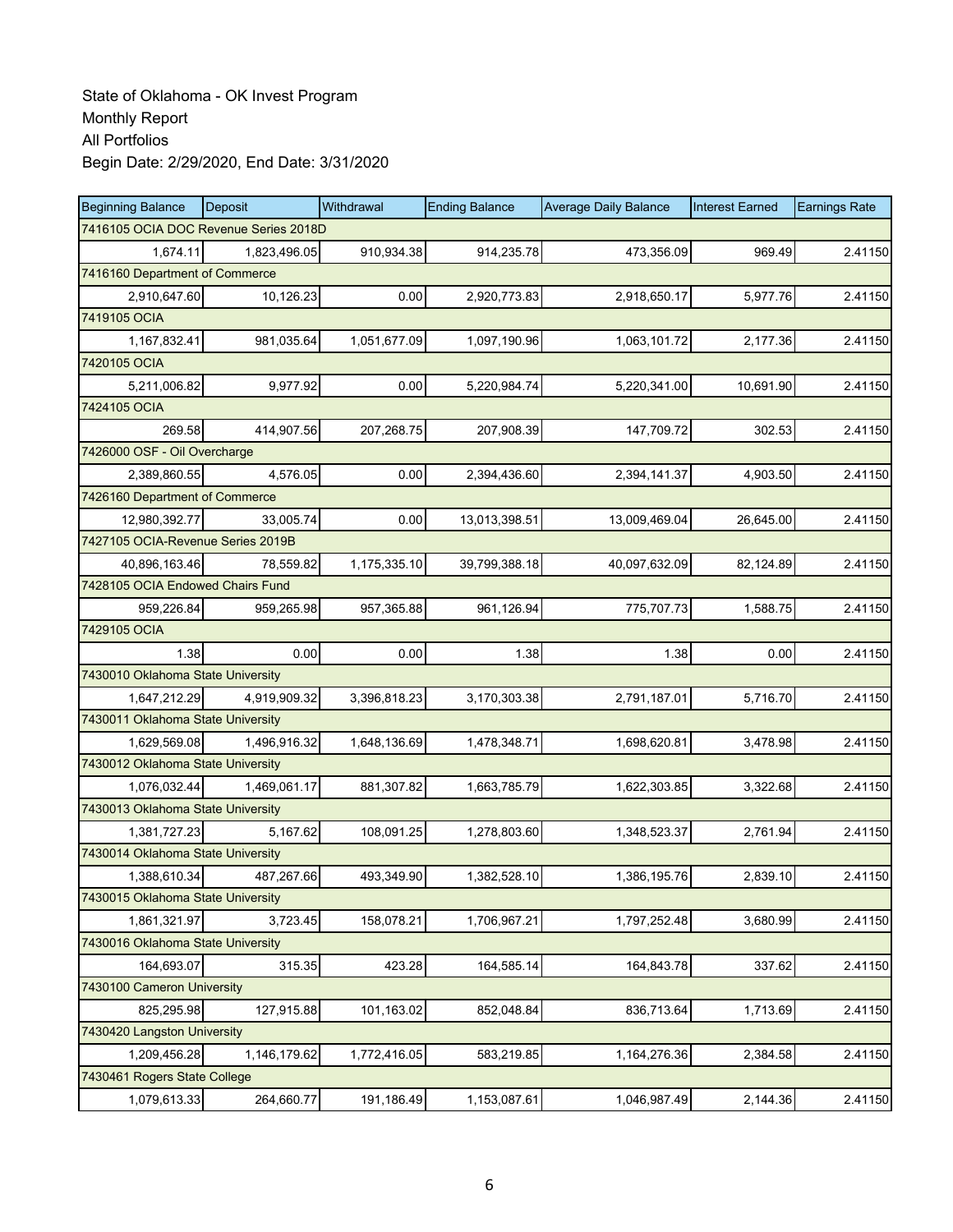| <b>Beginning Balance</b>                       | <b>Deposit</b> | Withdrawal    | <b>Ending Balance</b> | <b>Average Daily Balance</b> | <b>Interest Earned</b> | <b>Earnings Rate</b> |
|------------------------------------------------|----------------|---------------|-----------------------|------------------------------|------------------------|----------------------|
| 7430505 Northwestern Oklahoma State University |                |               |                       |                              |                        |                      |
| 93,890.46                                      | 147,711.22     | 64,390.31     | 177,211.37            | 88,417.13                    | 181.09                 | 2.41150              |
| 7430530 Panhandle State University             |                |               |                       |                              |                        |                      |
| 8,506.35                                       | 25,000.00      | 21,442.09     | 12,064.26             | 14,863.77                    | 30.44                  | 2.41150              |
| 7430665 Southwestern Oklahoma State University |                |               |                       |                              |                        |                      |
| 1,720,385.98                                   | 899,684.17     | 146,176.66    | 2,473,893.49          | 2,516,621.56                 | 5,154.35               | 2.41150              |
| 7430760 University of Oklahoma                 |                |               |                       |                              |                        |                      |
| 16,268,835.86                                  | 5,718,129.49   | 7,248,241.50  | 14,738,723.85         | 17,192,980.68                | 35,213.34              | 2.41150              |
| 7430770 OUHSC                                  |                |               |                       |                              |                        |                      |
| 63,977,117.65                                  | 13,971,395.44  | 10,546,204.87 | 67,402,308.22         | 68,279,182.81                | 139,844.18             | 2.41150              |
| 7430773 Oklahoma State University              |                |               |                       |                              |                        |                      |
| 1,326,622.62                                   | 999,360.00     | 1,288,236.24  | 1,037,746.38          | 1,337,448.80                 | 2,739.26               | 2.41150              |
| 7432105 OCIA 2009A Construction Fund           |                |               |                       |                              |                        |                      |
| 1.74                                           | 0.00           | 0.00          | 1.74                  | 1.74                         | 0.00                   | 2.41150              |
| 7434105 OCIA                                   |                |               |                       |                              |                        |                      |
| 66,173.51                                      | 158,944.69     | 176,371.24    | 48.746.96             | 99,615.19                    | 204.02                 | 2.41150              |
| 7436000 OSF - Oil Overcharge                   |                |               |                       |                              |                        |                      |
| 2,621.14                                       | 5.02           | 0.00          | 2,626.16              | 2.625.84                     | 5.38                   | 2.41150              |
| 7436105 OCIA                                   |                |               |                       |                              |                        |                      |
| 64,939.75                                      | 64,957.04      | 64,824.12     | 65,072.67             | 50,426.39                    | 103.28                 | 2.41150              |
| 7437105 OCIA                                   |                |               |                       |                              |                        |                      |
| 65,477,613.32                                  | 125,373.87     | 4,858,480.44  | 60,744,506.75         | 61,206,593.64                | 125,358.65             | 2.41150              |
| 7438105 OCIA                                   |                |               |                       |                              |                        |                      |
| 257.65                                         | 396,631.09     | 198,138.66    | 198,750.08            | 153,986.27                   | 315.38                 | 2.41150              |
| 7440105 OCIA Operations & Maintenance          |                |               |                       |                              |                        |                      |
| 9.71                                           | 0.02           | 0.00          | 9.73                  | 9.73                         | 0.02                   | 2.41150              |
| 7442105 OCIA                                   |                |               |                       |                              |                        |                      |
| 1,686.36                                       | 2,327,211.77   | 1,162,567.88  | 1,166,330.25          | 866,178.80                   | 1,774.04               | 2.41150              |
| 7443105 OCIA                                   |                |               |                       |                              |                        |                      |
| 281,136.66                                     | 520,947.22     | 416,570.83    | 385,513.05            | 372,632.44                   | 763.20                 | 2.41150              |
| 7444835 Water Resources Board                  |                |               |                       |                              |                        |                      |
| 6,858,655.84                                   | 21,454.32      | 55,193.41     | 6,824,916.75          | 6,853,579.12                 | 14.036.97              | 2.41150              |
| 7445105 Oklahoma Capital Improvement           |                |               |                       |                              |                        |                      |
| 1,055.10                                       | 1,601,257.42   | 799,914.58    | 802,397.94            | 621,679.92                   | 1,273.28               | 2.41150              |
| 7445835 Water Resources Board                  |                |               |                       |                              |                        |                      |
| 4,592,220.18                                   | 9,008.78       | 2,669,904.59  | 1,931,324.37          | 2,731,818.47                 | 5,595.10               | 2.41150              |
| 7446105 Capital Improvement Authority          |                |               |                       |                              |                        |                      |
| 390,476.99                                     | 1,010.81       | 1,407.50      | 390,080.30            | 390,622.83                   | 800.04                 | 2.41150              |
| 7447105 OCIA                                   |                |               |                       |                              |                        |                      |
| 64,796.52                                      | 242,513.56     | 242,216.66    | 65,093.42             | 92,725.20                    | 189.91                 | 2.41150              |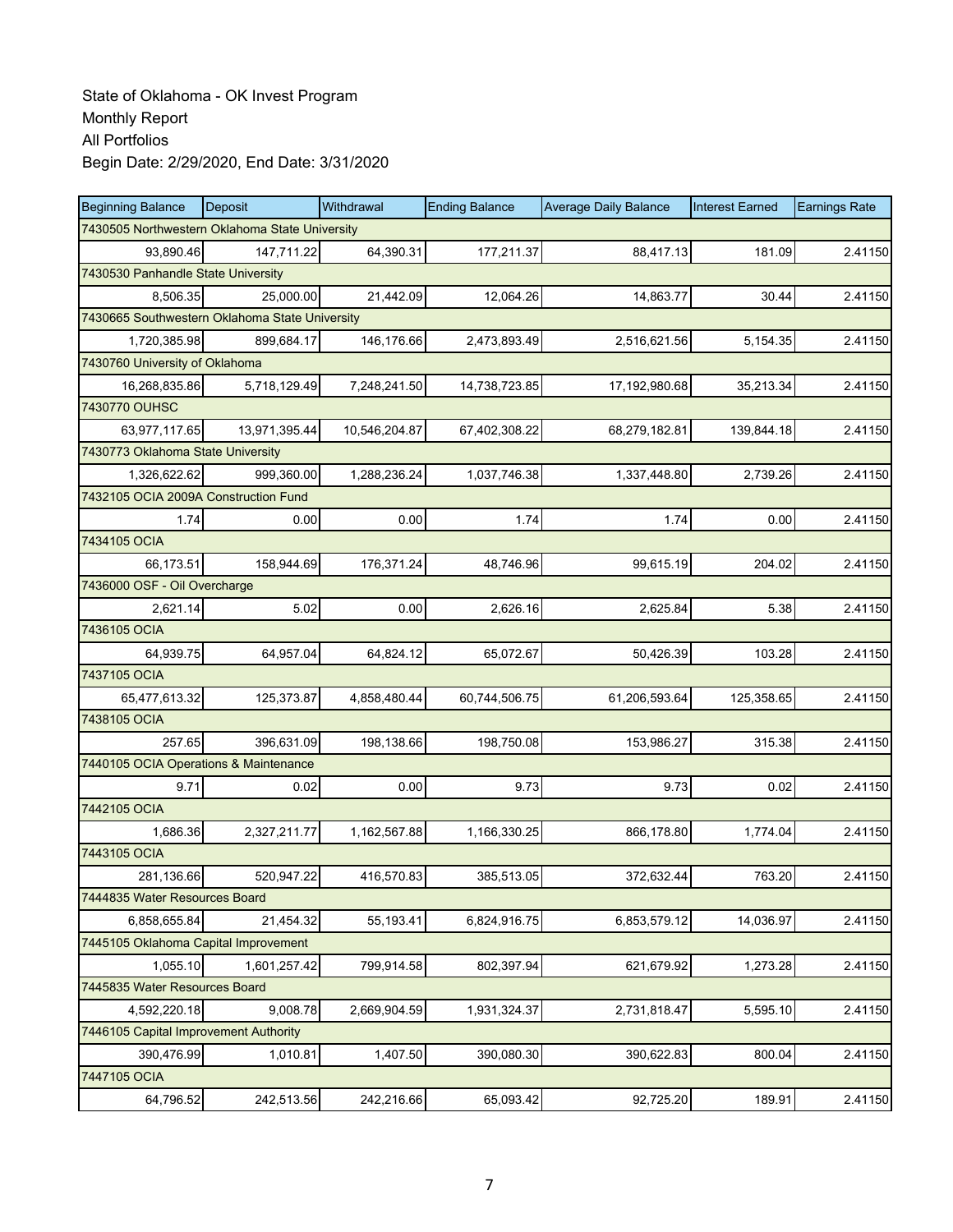| <b>Beginning Balance</b>                 | <b>Deposit</b> | Withdrawal   | <b>Ending Balance</b> | <b>Average Daily Balance</b> | <b>Interest Earned</b> | <b>Earnings Rate</b> |
|------------------------------------------|----------------|--------------|-----------------------|------------------------------|------------------------|----------------------|
| 7448105 OCIA                             |                |              |                       |                              |                        |                      |
| 437.87                                   | 0.84           | 0.00         | 438.71                | 438.66                       | 0.90                   | 2.41150              |
| 7449105 OCIA                             |                |              |                       |                              |                        |                      |
| 4.67                                     | 0.01           | 0.00         | 4.68                  | 4.68                         | 0.01                   | 2.41150              |
| 7455105 OCIA                             |                |              |                       |                              |                        |                      |
| 464.58                                   | 705,295.78     | 352,333.34   | 353,427.02            | 273,827.29                   | 560.83                 | 2.41150              |
| 7455160 Department of Commerce           |                |              |                       |                              |                        |                      |
| 423,367.14                               | 41,855.60      | 19,429.17    | 445,793.57            | 428,976.14                   | 878.60                 | 2.41150              |
| 7460100 Cameron University               |                |              |                       |                              |                        |                      |
| 627,711.04                               | 401,203.37     | 942.01       | 1,027,972.40          | 989,620.88                   | 2,026.87               | 2.41150              |
| 7460760 University of Oklahoma           |                |              |                       |                              |                        |                      |
| 165,571.03                               | 317.03         | 0.00         | 165,888.06            | 165,867.61                   | 339.72                 | 2.41150              |
| 7462105 OK Capital Improvement Authority |                |              |                       |                              |                        |                      |
| 713.76                                   | 984,261.34     | 491,691.66   | 493,283.44            | 366,338.62                   | 750.31                 | 2.41150              |
| 7464105 OCIA                             |                |              |                       |                              |                        |                      |
| 21,474,084.28                            | 0.00           | 392,102.68   | 21,081,981.60         | 21,131,992.20                | 43,280.93              | 2.41150              |
| 7470010 Oklahoma State University        |                |              |                       |                              |                        |                      |
| 1,184,520.57                             | 0.00           | 25,968.79    | 1,158,551.78          | 1,169,620.55                 | 2,395.53               | 2.41150              |
| 7470014 Oklahoma State University        |                |              |                       |                              |                        |                      |
| 566,834.31                               | 0.00           | 59,417.20    | 507,417.11            | 523,173.44                   | 1,071.52               | 2.41150              |
| 7471835 Water Resources Board            |                |              |                       |                              |                        |                      |
| 845,057.46                               | 1,618.10       | 0.00         | 846,675.56            | 846,571.17                   | 1,733.88               | 2.41150              |
| 7472835 Water Resources Board            |                |              |                       |                              |                        |                      |
| 76,114,002.98                            | 165,376.75     | 6,612,380.23 | 69,666,999.50         | 74,094,055.53                | 151,753.76             | 2.41150              |
| 7473835 Water Resources Board            |                |              |                       |                              |                        |                      |
| 5,155,960.63                             | 30,962,168.13  | 3,875,062.66 | 32,243,066.10         | 28,504,047.91                | 58,379.80              | 2.41150              |
| 7475750 Tulsa Community College          |                |              |                       |                              |                        |                      |
| 5,880.66                                 | 11.26          | 0.00         | 5,891.92              | 5,891.19                     | 12.07                  | 2.41150              |
| 7476760 University of Oklahoma           |                |              |                       |                              |                        |                      |
| 13,479,254.63                            | 0.00           | 37,631.29    | 13,441,623.34         | 13,449,934.99                | 27,547.13              | 2.41150              |
| 7479010 Oklahoma State University        |                |              |                       |                              |                        |                      |
| 31,915.67                                | 61.07          | 29,218.08    | 2,758.66              | 18,777.54                    | 38.46                  | 2.41150              |
| 7481633 Oklahoma City Community College  |                |              |                       |                              |                        |                      |
| 0.03                                     | 0.00           | 0.00         | 0.03                  | 0.03                         | 0.00                   | 2.41150              |
| 7482105 OCIA                             |                |              |                       |                              |                        |                      |
| 1,810.02                                 | 2,495,434.42   | 1,246,604.17 | 1,250,640.27          | 928,792.35                   | 1,902.28               | 2.41150              |
| 7483633 OCCC 2010 Bond                   |                |              |                       |                              |                        |                      |
| 0.06                                     | 0.00           | 0.00         | 0.06                  | 0.06                         | 0.00                   | 2.41150              |
| 7485010 Oklahoma State University        |                |              |                       |                              |                        |                      |
| 1,031,638.79                             | 1,975.35       | 7,891.35     | 1,025,722.79          | 1,027,362.28                 | 2,104.16               | 2.41150              |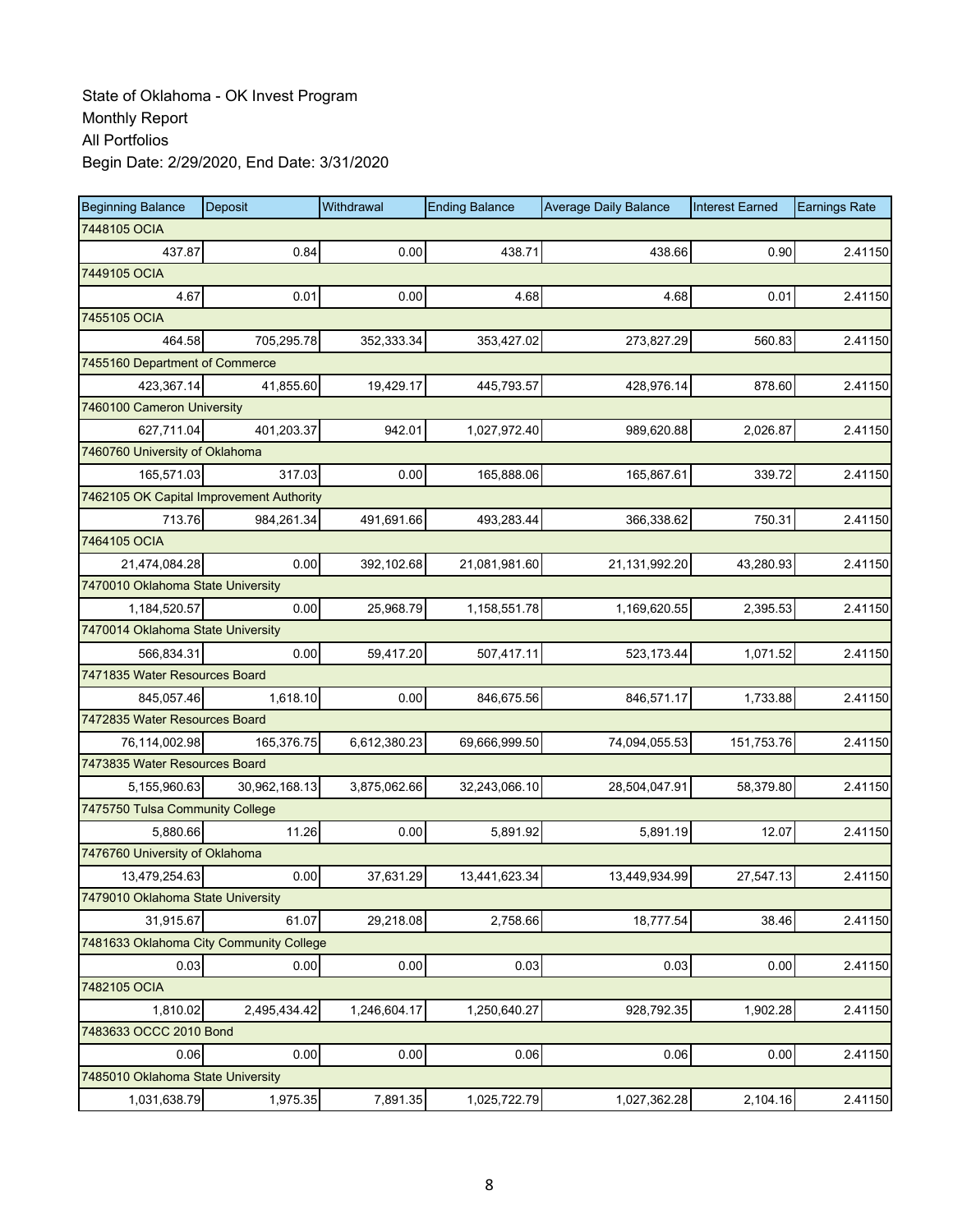| <b>Beginning Balance</b>                       | Deposit    | Withdrawal | <b>Ending Balance</b> | <b>Average Daily Balance</b> | <b>Interest Earned</b> | <b>Earnings Rate</b> |  |  |
|------------------------------------------------|------------|------------|-----------------------|------------------------------|------------------------|----------------------|--|--|
| 7486010 Oklahoma State University              |            |            |                       |                              |                        |                      |  |  |
| 9,881.61                                       | 18.92      | 0.00       | 9,900.53              | 9,899.31                     | 20.28                  | 2.41150              |  |  |
| 7487010 Oklahoma State University              |            |            |                       |                              |                        |                      |  |  |
| 8,991,095.06                                   | 19,139.65  | 531,875.73 | 8,478,358.98          | 8,666,043.40                 | 17,749.13              | 2.41150              |  |  |
| 7488010 Oklahoma State University              |            |            |                       |                              |                        |                      |  |  |
| 3,953,449.08                                   | 7,569.58   | 382,471.10 | 3,578,547.56          | 3,787,801.42                 | 7,757.88               | 2.41150              |  |  |
| 7488105 OCIA                                   |            |            |                       |                              |                        |                      |  |  |
| 22,693.08                                      | 27,615.37  | 19,393.17  | 30,915.28             | 27,695.26                    | 56.72                  | 2.41150              |  |  |
| 7489105 OCIA                                   |            |            |                       |                              |                        |                      |  |  |
| 281.87                                         | 705,453.75 | 352,412.42 | 353,323.20            | 262,337.48                   | 537.30                 | 2.41150              |  |  |
| 7510410 Commissioners of the Land Office       |            |            |                       |                              |                        |                      |  |  |
| 2,754,253.46                                   | 0.00       | 782,352.62 | 1,971,900.84          | 2,389,968.40                 | 4,894.95               | 2.41150              |  |  |
| 7518410 Commissioners of the Land Office       |            |            |                       |                              |                        |                      |  |  |
| 846,896.45                                     | 0.00       | 1,800.00   | 845,096.45            | 845,328.71                   | 1,731.34               | 2.41150              |  |  |
| 7519410 Commissioners of the Land Office       |            |            |                       |                              |                        |                      |  |  |
| 1,053,406.85                                   | 0.00       | 250.00     | 1,053,156.85          | 1,053,164.91                 | 2,157.01               | 2.41150              |  |  |
| 7600010 Oklahoma State University              |            |            |                       |                              |                        |                      |  |  |
| 3,768,784.43                                   | 467,752.09 | 425,685.91 | 3,810,850.61          | 3,751,704.47                 | 7,683.95               | 2.41150              |  |  |
| 7600100 Cameron University                     |            |            |                       |                              |                        |                      |  |  |
| 985,877.47                                     | 58,633.22  | 105,661.95 | 938,848.74            | 939,963.59                   | 1,925.16               | 2.41150              |  |  |
| 7600120 University of Central Oklahoma         |            |            |                       |                              |                        |                      |  |  |
| 3,594,156.96                                   | 56,951.00  | 148,384.59 | 3,502,723.37          | 3,576,658.62                 | 7,325.44               | 2.41150              |  |  |
| 7600150 University of Science & Arts           |            |            |                       |                              |                        |                      |  |  |
| 1,124,719.75                                   | 59,030.43  | 691.93     | 1,183,058.25          | 1,153,779.33                 | 2,363.08               | 2.41150              |  |  |
| 7600230 East Central University                |            |            |                       |                              |                        |                      |  |  |
| 1,262,565.36                                   | 59,299.16  | 0.00       | 1,321,864.52          | 1,292,318.96                 | 2,646.83               | 2.41150              |  |  |
| 7600420 Langston University                    |            |            |                       |                              |                        |                      |  |  |
| 2,158,471.34                                   | 55,295.25  | 33,177.76  | 2,180,588.83          | 2,180,629.78                 | 4,466.20               | 2.41150              |  |  |
| 7600485 Northeastern State University          |            |            |                       |                              |                        |                      |  |  |
| 2,416,092.92                                   | 61,537.67  | 58,465.75  | 2,419,164.84          | 2,416,560.75                 | 4.949.41               | 2.41150              |  |  |
| 7600490 Northern Oklahoma College              |            |            |                       |                              |                        |                      |  |  |
| 1,254,630.67                                   | 53,567.62  | 997.25     | 1,307,201.04          | 1,280,854.55                 | 2,623.35               | 2.41150              |  |  |
| 7600505 Northwestern Oklahoma State University |            |            |                       |                              |                        |                      |  |  |
| 1,829,872.81                                   | 57,250.62  | 6,974.38   | 1,880,149.05          | 1,851,523.24                 | 3,792.15               | 2.41150              |  |  |
| 7600530 Panhandle State University             |            |            |                       |                              |                        |                      |  |  |
| 96,692.13                                      | 57,082.90  | 1,295.05   | 152,479.98            | 123,871.15                   | 253.70                 | 2.41150              |  |  |
| 7600660 Southeastern Oklahoma State Unversity  |            |            |                       |                              |                        |                      |  |  |
| 108,461.63                                     | 57,091.07  | 62,294.92  | 103,257.78            | 86,443.10                    | 177.05                 | 2.41150              |  |  |
| 7600665 Southwestern Oklahoma State University |            |            |                       |                              |                        |                      |  |  |
| 3,099,394.19                                   | 56,951.00  | 212,422.29 | 2,943,922.90          | 2,954,083.99                 | 6,050.33               | 2.41150              |  |  |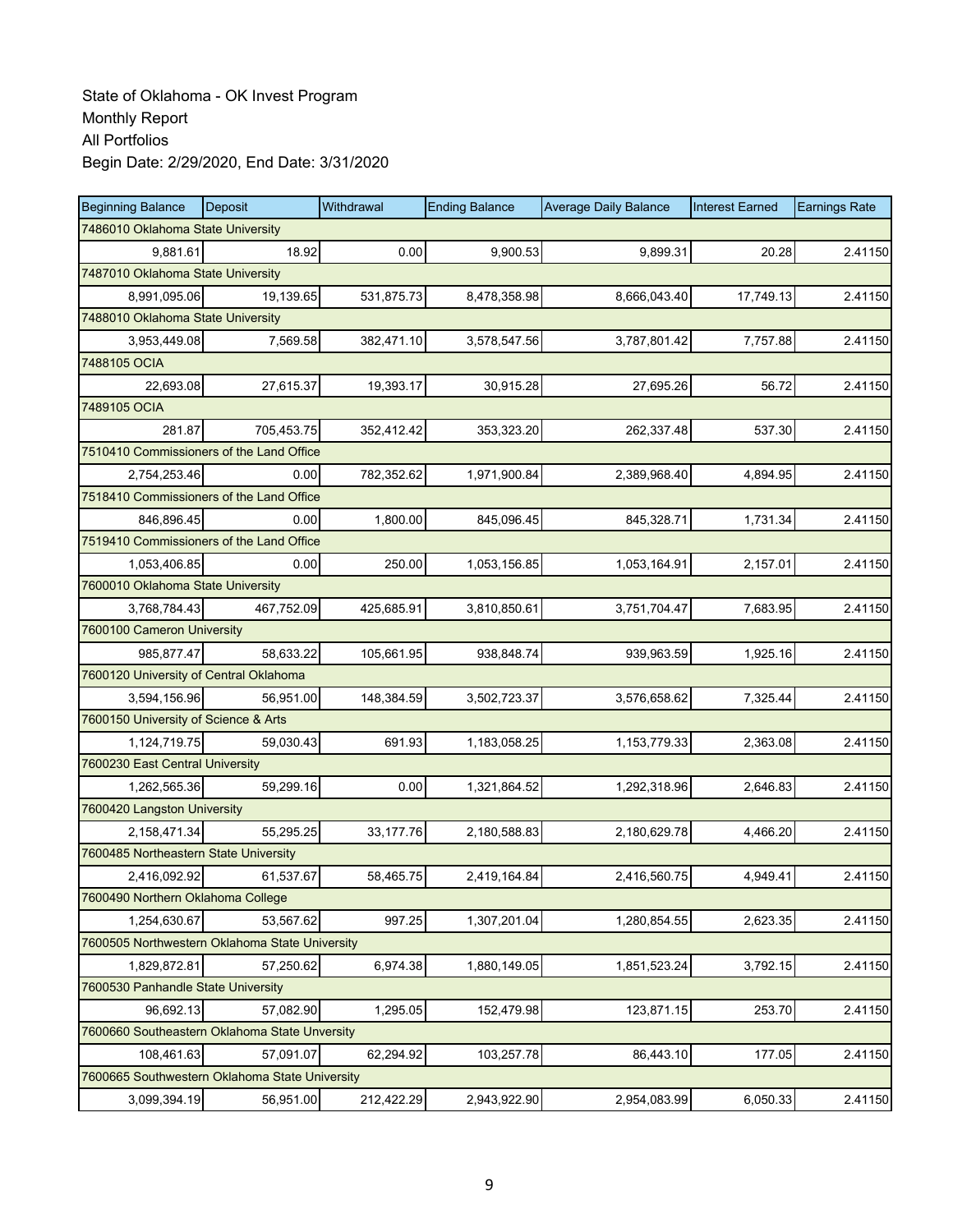| <b>Beginning Balance</b>                       | Deposit      | Withdrawal   | <b>Ending Balance</b> | <b>Average Daily Balance</b> | <b>Interest Earned</b> | <b>Earnings Rate</b> |
|------------------------------------------------|--------------|--------------|-----------------------|------------------------------|------------------------|----------------------|
| 7600760 University of Oklahoma                 |              |              |                       |                              |                        |                      |
| 3,589,047.56                                   | 467,333.20   | 0.00         | 4,056,380.76          | 3,817,898.94                 | 7.819.53               | 2.41150              |
| 7650010 Oklahoma State University              |              |              |                       |                              |                        |                      |
| 3,405,247.67                                   | 151,786.33   | 105,154.18   | 3,451,879.82          | 3,433,727.90                 | 7,032.70               | 2.41150              |
| 7650100 Cameron University                     |              |              |                       |                              |                        |                      |
| 513,112.76                                     | 25,179.31    | 7,255.66     | 531,036.41            | 524,267.41                   | 1,073.76               | 2.41150              |
| 7650120 University of Central Oklahoma         |              |              |                       |                              |                        |                      |
| 1,323,879.37                                   | 26,792.37    | 0.00         | 1,350,671.74          | 1,337,947.33                 | 2,740.28               | 2.41150              |
| 7650150 University of Science & Arts           |              |              |                       |                              |                        |                      |
| 501,061.80                                     | 25,216.86    | 0.00         | 526,278.66            | 513,655.89                   | 1,052.03               | 2.41150              |
| 7650230 East Central University                |              |              |                       |                              |                        |                      |
| 1,817,086.05                                   | 27,787.38    | 252,016.69   | 1,592,856.74          | 1,660,779.97                 | 3,401.48               | 2.41150              |
| 7650420 Langston University                    |              |              |                       |                              |                        |                      |
| 1,208,577.18                                   | 113,922.30   | 159,552.89   | 1,162,946.59          | 1,233,645.66                 | 2,526.66               | 2.41150              |
| 7650485 Northeastern State University          |              |              |                       |                              |                        |                      |
| 891,359.12                                     | 25,974.97    | 10,340.39    | 906,993.70            | 899,958.36                   | 1,843.23               | 2.41150              |
| 7650490 Northern Oklahoma College              |              |              |                       |                              |                        |                      |
| 2,408,541.95                                   | 179,726.27   | 591,891.37   | 1,996,376.85          | 2,342,690.45                 | 4,798.12               | 2.41150              |
| 7650505 Northwestern Oklahoma State University |              |              |                       |                              |                        |                      |
| 766,561.96                                     | 25,782.37    | 15,759.82    | 776,584.51            | 774,501.53                   | 1,586.27               | 2.41150              |
| 7650530 Panhandle State University             |              |              |                       |                              |                        |                      |
| 140,320.03                                     | 24,470.64    | 69,086.80    | 95,703.87             | 103,778.94                   | 212.55                 | 2.41150              |
| 7650660 Southeastern Oklahoma State Unversity  |              |              |                       |                              |                        |                      |
| 105,577.95                                     | 24,459.59    | 105,593.14   | 24,444.40             | 28,901.64                    | 59.19                  | 2.41150              |
| 7650665 Southwestern Oklahoma State University |              |              |                       |                              |                        |                      |
| 1,463,208.05                                   | 24,348.00    | 31,169.18    | 1,456,386.87          | 1,452,270.80                 | 2,974.43               | 2.41150              |
| 7650760 University of Oklahoma                 |              |              |                       |                              |                        |                      |
| 3,541,054.27                                   | 277,606.69   | 0.00         | 3,818,660.96          | 3,678,084.21                 | 7,533.17               | 2.41150              |
| 7700040 Department of Agriculture              |              |              |                       |                              |                        |                      |
| 10,876,187.43                                  | 28,825.49    | 50,000.00    | 10,855,012.92         | 10,858,965.47                | 22,240.50              | 2.41150              |
| 7700041 Western Oklahoma State College         |              |              |                       |                              |                        |                      |
| 209,828.56                                     | 1,229,252.72 | 324,332.54   | 1,114,748.74          | 963,961.10                   | 1,974.31               | 2.41150              |
| 7700131 Department of Corrections              |              |              |                       |                              |                        |                      |
| 19,297,135.19                                  | 2,157,546.08 | 1,665,465.48 | 19,789,215.79         | 19,506,081.91                | 39,950.86              | 2.41150              |
| 7700240 Eastern Oklahoma State College         |              |              |                       |                              |                        |                      |
| 1,538,270.18                                   | 148,231.63   | 452,440.54   | 1,234,061.27          | 1,390,601.97                 | 2,848.12               | 2.41150              |
| 7700340 State Health Department                |              |              |                       |                              |                        |                      |
| 0.00                                           | 1,952,889.73 | 807,719.93   | 1,145,169.80          | 402,880.01                   | 825.15                 | 2.41150              |
| 7700461 Rogers State College                   |              |              |                       |                              |                        |                      |
| 7,746,182.61                                   | 11,812.32    | 1,455,395.60 | 6,302,599.33          | 6,985,360.04                 | 14,306.88              | 2.41150              |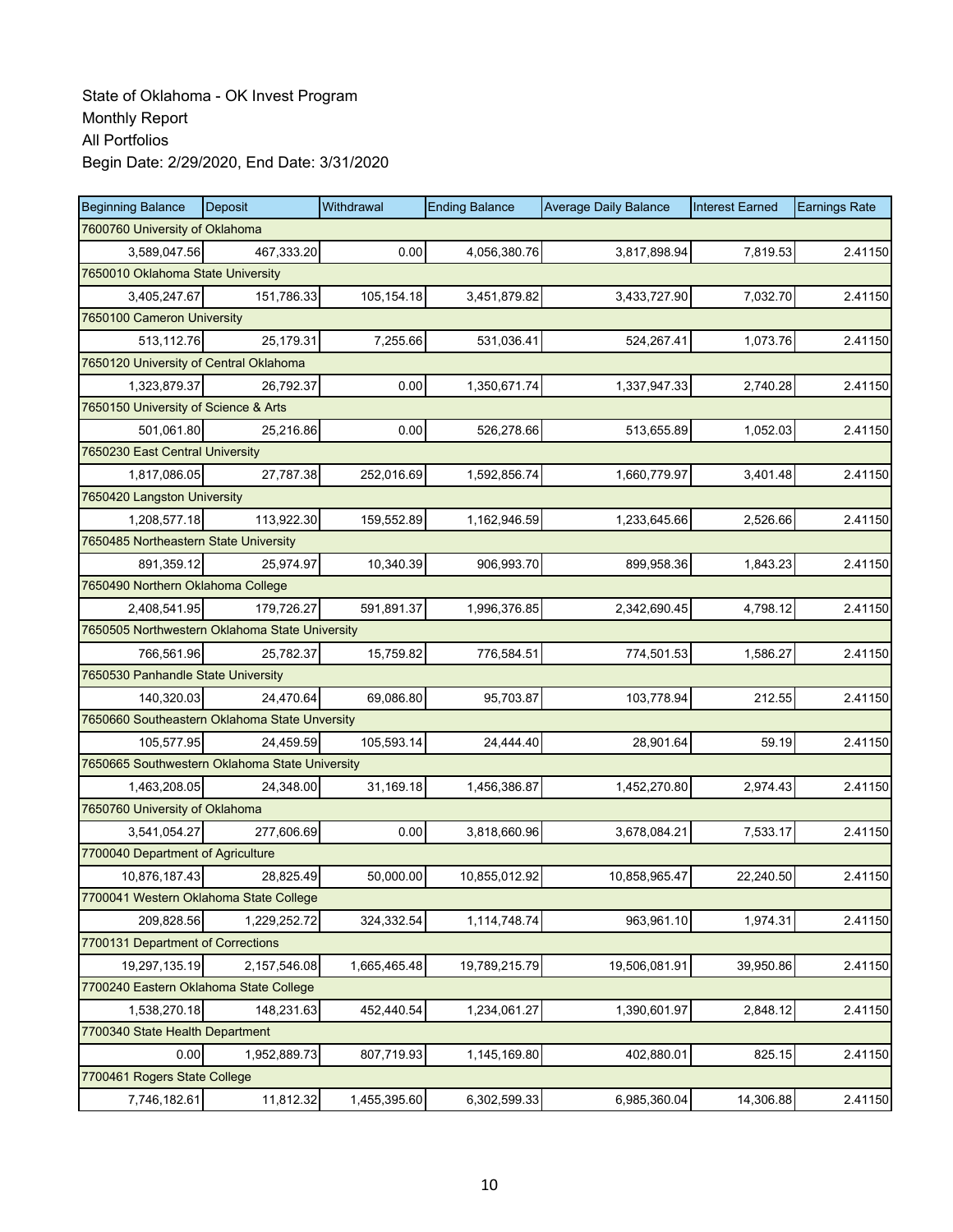| <b>Beginning Balance</b>                        | <b>Deposit</b> | Withdrawal    | <b>Ending Balance</b> | <b>Average Daily Balance</b> | <b>Interest Earned</b> | <b>Earnings Rate</b> |  |  |
|-------------------------------------------------|----------------|---------------|-----------------------|------------------------------|------------------------|----------------------|--|--|
| 7700490 Northern Oklahoma College               |                |               |                       |                              |                        |                      |  |  |
| 2,272,621.61                                    | 735.334.13     | 773,258.17    | 2,234,697.57          | 1,859,865.39                 | 3,809.23               | 2.41150              |  |  |
| 7700606 Ardmore Higher Education Center         |                |               |                       |                              |                        |                      |  |  |
| 225,539.89                                      | 434.30         | 2,807.89      | 223,166.30            | 224,119.69                   | 459.02                 | 2.41150              |  |  |
| 7700633 Oklahoma City Community College         |                |               |                       |                              |                        |                      |  |  |
| 6,176,491.46                                    | 3,834,995.56   | 2,332,202.75  | 7,679,284.27          | 7,906,734.14                 | 16,193.97              | 2.41150              |  |  |
| 7700660 Southeastern Oklahoma State University  |                |               |                       |                              |                        |                      |  |  |
| 4,806,074.68                                    | 15,310,627.02  | 14,670,670.84 | 5,446,030.86          | 7,232,438.05                 | 14,812.92              | 2.41150              |  |  |
| 7700760 University of Oklahoma                  |                |               |                       |                              |                        |                      |  |  |
| 139,455,155.41                                  | 103,995,281.38 | 97,575,241.42 | 145,875,195.37        | 135,810,389.20               | 278,156.42             | 2.41150              |  |  |
| 7700830 Department of Human Services            |                |               |                       |                              |                        |                      |  |  |
| 1,767,044.76                                    | 297,220.12     | 304,777.29    | 1,759,487.59          | 1,890,840.01                 | 3,872.67               | 2.41150              |  |  |
| 7701010 Oklahoma State University               |                |               |                       |                              |                        |                      |  |  |
| 2,244,700.73                                    | 49,118,144.06  | 30,265,678.69 | 21,097,166.10         | 17,391,488.09                | 35,619.91              | 2.41150              |  |  |
| 7701091 Building Bond Commission Administrative |                |               |                       |                              |                        |                      |  |  |
| 3.06                                            | 0.01           | 0.00          | 3.07                  | 3.07                         | 0.01                   | 2.41150              |  |  |
| 7701150 University of Science & Arts            |                |               |                       |                              |                        |                      |  |  |
| 3,394,679.07                                    | 767,834.87     | 829,587.01    | 3,332,926.93          | 3,349,702.02                 | 6,860.60               | 2.41150              |  |  |
| 7701165 Connors State College                   |                |               |                       |                              |                        |                      |  |  |
| 260,492.54                                      | 467,615.81     | 213,726.96    | 514,381.39            | 326,655.94                   | 669.03                 | 2.41150              |  |  |
| 7701400 Office of Juvenile Affairs              |                |               |                       |                              |                        |                      |  |  |
| 20,779.22                                       | 1,253.35       | 10,217.51     | 11,815.06             | 13,052.59                    | 26.73                  | 2.41150              |  |  |
| 7701480 Northeasten Oklahoma A&M College        |                |               |                       |                              |                        |                      |  |  |
| 529,160.65                                      | 1,423.01       | 492,982.61    | 37,601.05             | 253,261.56                   | 518.71                 | 2.41150              |  |  |
| 7701605 Regents for Higher Education            |                |               |                       |                              |                        |                      |  |  |
| 33,898,898.22                                   | 579,042.25     | 659,371.25    | 33,818,569.22         | 33,817,788.35                | 69,263.00              | 2.41150              |  |  |
| 7701650 Department of Veteran Affairs           |                |               |                       |                              |                        |                      |  |  |
| 639,615.91                                      | 128,853.50     | 117,175.30    | 651,294.11            | 627,501.59                   | 1,285.20               | 2.41150              |  |  |
| 7701770 OUHSC                                   |                |               |                       |                              |                        |                      |  |  |
| 487,258,548.33                                  | 61,866,852.42  | 53,940,132.77 | 495,185,267.98        | 500,635,265.33               | 1,025,362.75           | 2.41150              |  |  |
| 7701805 Department of Rehabilitation Services   |                |               |                       |                              |                        |                      |  |  |
| 145,679.45                                      | 23,632.32      | 8,076.68      | 161,235.09            | 158,344.29                   | 324.31                 | 2.41150              |  |  |
| 7701865 Workers Compensation Commission         |                |               |                       |                              |                        |                      |  |  |
| 6,747,965.82                                    | 12,923.82      | 8,129.88      | 6,752,759.76          | 6,757,289.82                 | 13,839.76              | 2.41150              |  |  |
| 7702120 University of Central Oklahoma          |                |               |                       |                              |                        |                      |  |  |
| 13,872,867.88                                   | 3,015,903.20   | 2,673,417.94  | 14,215,353.14         | 12,682,911.68                | 25,976.17              | 2.41150              |  |  |
| 7702650 Department of Veteran Affairs           |                |               |                       |                              |                        |                      |  |  |
| 511,072.01                                      | 153,113.80     | 173,887.79    | 490,298.02            | 494,579.46                   | 1,012.96               | 2.41150              |  |  |
| 7703650 Department of Veteran Affairs           |                |               |                       |                              |                        |                      |  |  |
| 434,427.91                                      | 165,937.56     | 260,274.52    | 340,090.95            | 387,058.60                   | 792.74                 | 2.41150              |  |  |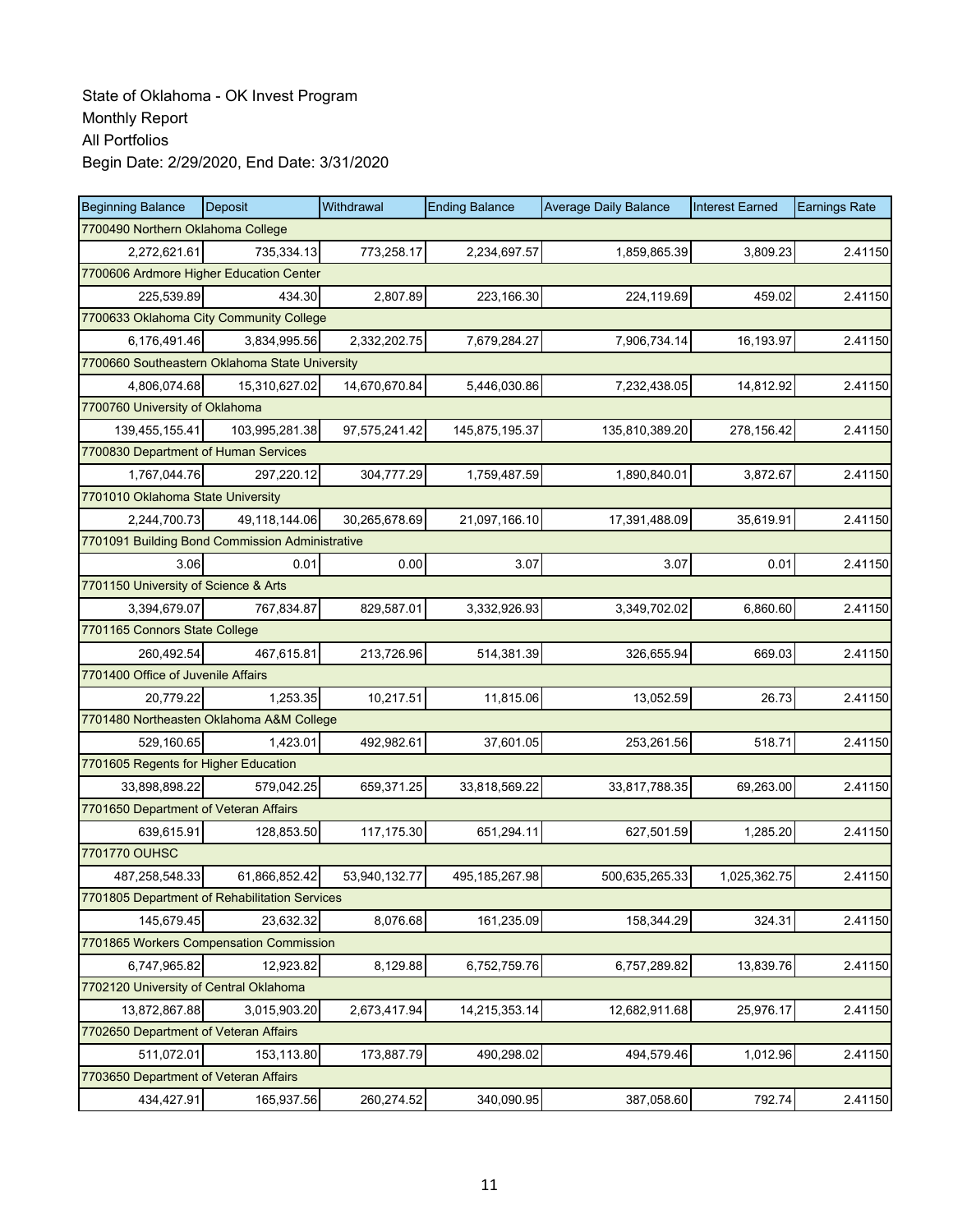| <b>Beginning Balance</b>                       | Deposit      | Withdrawal   | <b>Ending Balance</b> | <b>Average Daily Balance</b> | <b>Interest Earned</b> | <b>Earnings Rate</b> |
|------------------------------------------------|--------------|--------------|-----------------------|------------------------------|------------------------|----------------------|
| 7704120 University of Central Oklahoma         |              |              |                       |                              |                        |                      |
| 26,057.84                                      | 1,810,330.40 | 777,060.54   | 1,059,327.70          | 472,152.83                   | 967.03                 | 2.41150              |
| 7704650 Department of Veteran Affairs          |              |              |                       |                              |                        |                      |
| 515,165.16                                     | 157,509.86   | 220,561.24   | 452,113.78            | 444,508.80                   | 910.41                 | 2.41150              |
| 7704865 Workers Compensation Commission        |              |              |                       |                              |                        |                      |
| 21,487.06                                      | 72.95        | 0.00         | 21,560.01             | 21,555.30                    | 44.15                  | 2.41150              |
| 7705505 Northwestern Oklahoma State University |              |              |                       |                              |                        |                      |
| 379,926.62                                     | 494,754.60   | 386,006.32   | 488,674.90            | 531,441.95                   | 1,088.46               | 2.41150              |
| 7705650 Department of Veteran Affairs          |              |              |                       |                              |                        |                      |
| 632,034.75                                     | 128,800.08   | 189,560.38   | 571,274.45            | 637,977.68                   | 1,306.66               | 2.41150              |
| 7705675 Self Insurance Guaranty Fund           |              |              |                       |                              |                        |                      |
| 1,551,896.81                                   | 3,661.58     | 11,615.46    | 1,543,942.93          | 1,548,230.77                 | 3,170.97               | 2.41150              |
| 7705865 Workers Compensation Commission        |              |              |                       |                              |                        |                      |
| 37,281.28                                      | 71.39        | 0.00         | 37,352.67             | 37,348.06                    | 76.49                  | 2.41150              |
| 7706452 CMHC, Rep payee account                |              |              |                       |                              |                        |                      |
| 8,358.44                                       | 15.86        | 89.58        | 8,284.72              | 8,327.04                     | 17.05                  | 2.41150              |
| 7706650 Department of Veteran Affairs          |              |              |                       |                              |                        |                      |
| 130,281.85                                     | 65,875.75    | 58,354.09    | 137,803.51            | 131,778.22                   | 269.90                 | 2.41150              |
| 7706750 Tulsa Community College                |              |              |                       |                              |                        |                      |
| 125,060.54                                     | 492,527.97   | 445,569.66   | 172,018.85            | 244,065.24                   | 499.88                 | 2.41150              |
| 7706865 OK Workers Comp Commission             |              |              |                       |                              |                        |                      |
| 335,669.66                                     | 642.73       | 0.00         | 336,312.39            | 336,270.92                   | 688.72                 | 2.41150              |
| 7707452 CMHC, Rep payee account                |              |              |                       |                              |                        |                      |
| 110,725.29                                     | 44.669.29    | 32,382.61    | 123,011.97            | 133,085.82                   | 272.58                 | 2.41150              |
| 7707605 Regents for Higher Education           |              |              |                       |                              |                        |                      |
| 5,582,649.13                                   | 7,071,044.36 | 8,397,596.96 | 4,256,096.53          | 7,922,260.88                 | 16,225.77              | 2.41150              |
| 7707650 Department of Veteran Affairs          |              |              |                       |                              |                        |                      |
| 338,140.78                                     | 84,139.01    | 74,564.42    | 347,715.37            | 343,016.40                   | 702.54                 | 2.41150              |
| 7707865 OK Workers Comp Commission             |              |              |                       |                              |                        |                      |
| 73,606.06                                      | 140.94       | 0.00         | 73,747.00             | 73,737.91                    | 151.02                 | 2.41150              |
| 7708108 Carl Albert State College              |              |              |                       |                              |                        |                      |
| 4,971,247.97                                   | 2,676,965.74 | 416,047.39   | 7,232,166.32          | 7,078,208.44                 | 14,497.04              | 2.41150              |
| 7708605 Regents for Higher Education           |              |              |                       |                              |                        |                      |
| 892,669.46                                     | 294,413.80   | 4,725.00     | 1,182,358.26          | 1,175,549.22                 | 2,407.67               | 2.41150              |
| 7709605 Regents for Higher Education           |              |              |                       |                              |                        |                      |
| 2,798,561.63                                   | 233,572.00   | 2,488,031.00 | 544,102.63            | 1,052,770.02                 | 2,156.20               | 2.41150              |
| 7710350 Oklahoma Historical Society            |              |              |                       |                              |                        |                      |
| 1,265,979.84                                   | 2,424.07     | 0.00         | 1,268,403.91          | 1,268,247.52                 | 2,597.53               | 2.41150              |
| 7710452 Oklahoma Department of Mental Health   |              |              |                       |                              |                        |                      |
| 1,626,918.69                                   | 28,410.55    | 152.82       | 1,655,176.42          | 1,634,243.36                 | 3,347.13               | 2.41150              |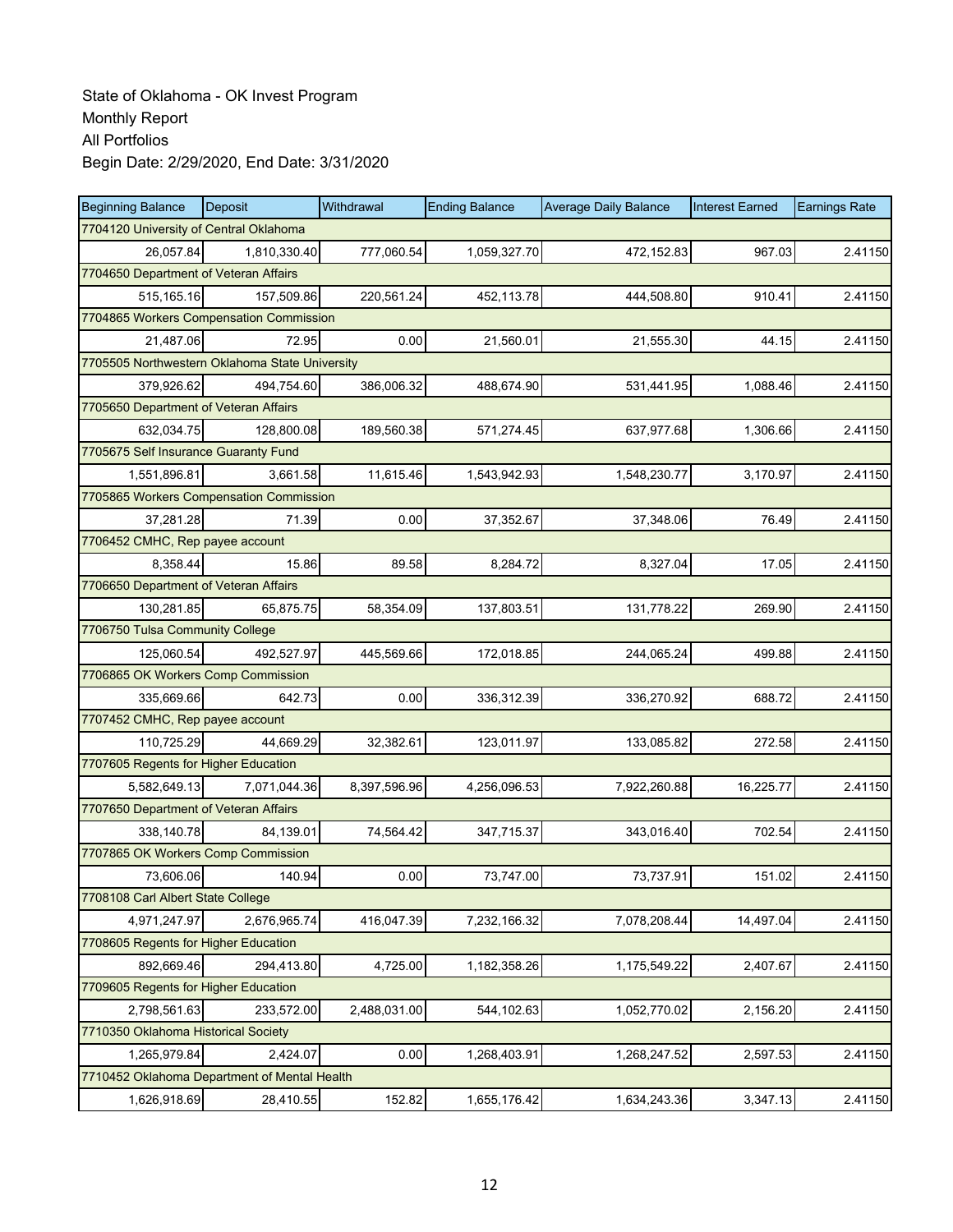| <b>Beginning Balance</b>                    | <b>Deposit</b> | Withdrawal   | <b>Ending Balance</b> | <b>Average Daily Balance</b> | <b>Interest Earned</b> | <b>Earnings Rate</b> |  |  |
|---------------------------------------------|----------------|--------------|-----------------------|------------------------------|------------------------|----------------------|--|--|
| 7710605 Regents for Higher Education        |                |              |                       |                              |                        |                      |  |  |
| 1,827,276.53                                | 41,020.46      | 1,000.00     | 1,867,296.99          | 1,856,938.61                 | 3,803.24               | 2.41150              |  |  |
| 7711185 Corporation Commission              |                |              |                       |                              |                        |                      |  |  |
| 76,176,730.57                               | 457,807.54     | 1,338,757.00 | 75,295,781.11         | 75,299,423.07                | 154,222.50             | 2.41150              |  |  |
| 7711420 Langston University                 |                |              |                       |                              |                        |                      |  |  |
| 1,371,644.96                                | 578.14         | 1,304,176.99 | 68,046.11             | 711,465.33                   | 1,457.17               | 2.41150              |  |  |
| 7711452 Griffin Memorial Hospital Rep Payee |                |              |                       |                              |                        |                      |  |  |
| 75,081.63                                   | 1,200.58       | 1,090.70     | 75,191.51             | 74,380.99                    | 152.34                 | 2.41150              |  |  |
| 7711605 Regents for Higher Education        |                |              |                       |                              |                        |                      |  |  |
| 784,947.01                                  | 1,513.69       | 0.00         | 786,460.70            | 786,363.04                   | 1,610.57               | 2.41150              |  |  |
| 7712605 Regents for Higher Education        |                |              |                       |                              |                        |                      |  |  |
| 139,945.09                                  | 351.68         | 0.00         | 140,296.77            | 140,252.15                   | 287.25                 | 2.41150              |  |  |
| 7713605 Regents for Higher Education        |                |              |                       |                              |                        |                      |  |  |
| 53,904,364.93                               | 4,103,215.64   | 0.00         | 58,007,580.57         | 55,678,340.85                | 114,036.11             | 2.41150              |  |  |
| 7714605 Regents for Higher Education        |                |              |                       |                              |                        |                      |  |  |
| 12,874,865.07                               | 158,597.05     | 30,000.00    | 13,003,462.12         | 12,963,932.28                | 26,551.73              | 2.41150              |  |  |
| 7715605 Regents for Higher Education        |                |              |                       |                              |                        |                      |  |  |
| 481,136.98                                  | 921.27         | 0.00         | 482,058.25            | 481,998.81                   | 987.19                 | 2.41150              |  |  |
| 7718605 Regents for Higher Education        |                |              |                       |                              |                        |                      |  |  |
| 7,729,869.17                                | 1,425,143.84   | 2,106,480.45 | 7,048,532.56          | 6,736,507.54                 | 13,797.20              | 2.41150              |  |  |
| 7719605 Regents for Higher Education        |                |              |                       |                              |                        |                      |  |  |
| 36,987.12                                   | 90.79          | 0.00         | 37,077.91             | 37,070.12                    | 75.92                  | 2.41150              |  |  |
| 7723623 Seminole State College              |                |              |                       |                              |                        |                      |  |  |
| 583,885.16                                  | 242,724.79     | 306,361.88   | 520,248.07            | 508,679.04                   | 1,041.84               | 2.41150              |  |  |
| 7725100 Cameron University                  |                |              |                       |                              |                        |                      |  |  |
| 2,635,264.71                                | 999,365.60     | 469,511.44   | 3,165,118.87          | 3,144,340.09                 | 6,440.00               | 2.41150              |  |  |
| 7730230 East Central University             |                |              |                       |                              |                        |                      |  |  |
| 8,898,627.02                                | 1,711,503.33   | 993,119.55   | 9,617,010.80          | 9,411,084.71                 | 19,275.06              | 2.41150              |  |  |
| 7730830 Department of Human Services        |                |              |                       |                              |                        |                      |  |  |
| 283,464.77                                  | 8,576.90       | 7,029.98     | 285,011.69            | 287,561.31                   | 588.96                 | 2.41150              |  |  |
| 7740605 Regents for Higher Education        |                |              |                       |                              |                        |                      |  |  |
| 16,678,583.47                               | 4,014,043.11   | 4,031,938.67 | 16,660,687.91         | 16,717,097.64                | 34,238.68              | 2.41150              |  |  |
| 7741241 Redlands Community College          |                |              |                       |                              |                        |                      |  |  |
| 1,602,465.78                                | 465,142.03     | 329,547.60   | 1,738,060.21          | 1,584,673.52                 | 3,245.61               | 2.41150              |  |  |
| 7745605 Regents for Higher Education        |                |              |                       |                              |                        |                      |  |  |
| 640,332.65                                  | 12,375.84      | 635,000.00   | 17,708.49             | 343,519.92                   | 703.57                 | 2.41150              |  |  |
| 7747470 Murray State College                |                |              |                       |                              |                        |                      |  |  |
| 2,916,315.04                                | 3,372,873.52   | 1,208,316.64 | 5,080,871.92          | 5,272,684.48                 | 10,799.11              | 2.41150              |  |  |
| 7750350 Oklahoma Historical Society         |                |              |                       |                              |                        |                      |  |  |
| 1,159,211.16                                | 1,615.02       | 23,865.84    | 1,136,960.34          | 1,147,291.61                 | 2,349.79               | 2.41150              |  |  |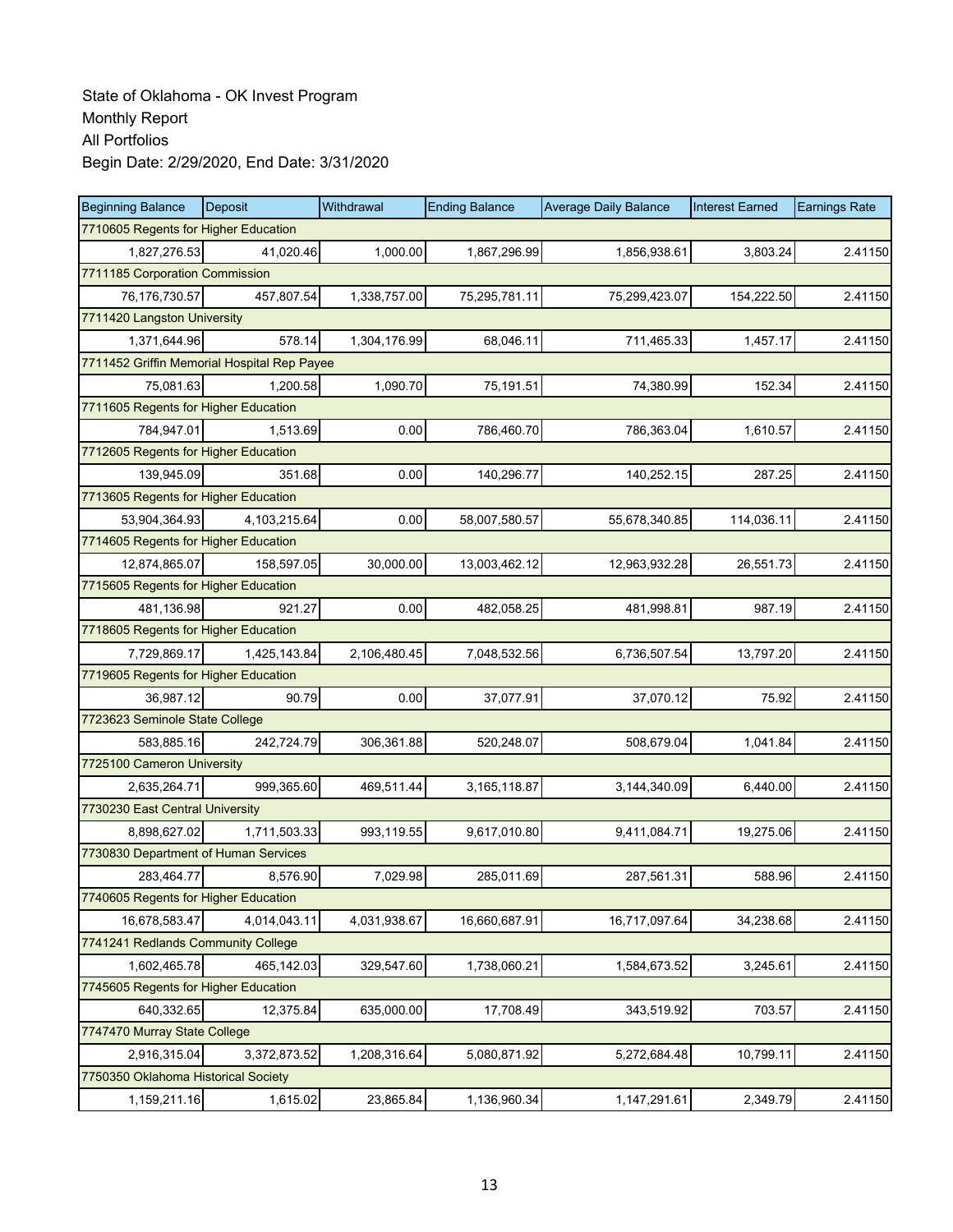| <b>Beginning Balance</b>                       | <b>Deposit</b> | Withdrawal   | <b>Ending Balance</b> | <b>Average Daily Balance</b> | <b>Interest Earned</b> | <b>Earnings Rate</b> |  |  |
|------------------------------------------------|----------------|--------------|-----------------------|------------------------------|------------------------|----------------------|--|--|
| 7750531 Rose State College                     |                |              |                       |                              |                        |                      |  |  |
| 9,712,800.60                                   | 3,355,984.52   | 481,872.36   | 12,586,912.76         | 11,935,987.77                | 24,446.37              | 2.41150              |  |  |
| 7751485 Northeastern State University          |                |              |                       |                              |                        |                      |  |  |
| 16,726,198.32                                  | 5.294.880.15   | 2,158,043.43 | 19,863,035.04         | 17,568,227.87                | 35,981.90              | 2.41150              |  |  |
| 7752485 Northeastern State University          |                |              |                       |                              |                        |                      |  |  |
| 2,889,866.30                                   | 5,533.45       | 1,375.87     | 2,894,023.88          | 2,893,711.27                 | 5,926.68               | 2.41150              |  |  |
| 7765665 Southwestern Oklahoma State University |                |              |                       |                              |                        |                      |  |  |
| 2,269,653.22                                   | 9,534,501.02   | 1,088,732.27 | 10,715,421.97         | 10,794,340.22                | 22,108.14              | 2.41150              |  |  |
| 7790041 Western Oklahoma State University      |                |              |                       |                              |                        |                      |  |  |
| 34,603.24                                      | 48,523.34      | 48,189.66    | 34,936.92             | 59,748.67                    | 122.37                 | 2.41150              |  |  |
| 7790230 East Central University                |                |              |                       |                              |                        |                      |  |  |
| 204,906.40                                     | 285,326.72     | 253,976.75   | 236,256.37            | 156,717.58                   | 320.98                 | 2.41150              |  |  |
| 7790241 Redlands Community College             |                |              |                       |                              |                        |                      |  |  |
| 46.476.28                                      | 69,837.97      | 57,775.57    | 58,538.68             | 81,923.17                    | 167.79                 | 2.41150              |  |  |
| 7790470 Murray State College                   |                |              |                       |                              |                        |                      |  |  |
| 124,074.68                                     | 202,013.69     | 143,053.30   | 183.035.07            | 108,754.74                   | 222.74                 | 2.41150              |  |  |
| 7790485 Northeastern State University          |                |              |                       |                              |                        |                      |  |  |
| 1,827,890.22                                   | 783,142.40     | 529,744.54   | 2,081,288.08          | 1,868,592.04                 | 3,827.11               | 2.41150              |  |  |
| 7790490 Northern Oklahoma College              |                |              |                       |                              |                        |                      |  |  |
| 663,596.24                                     | 1,094.74       | 164,235.48   | 500,455.50            | 590,498.04                   | 1,209.41               | 2.41150              |  |  |
| 7790660 Southeastern State University          |                |              |                       |                              |                        |                      |  |  |
| 5,591.64                                       | 609,354.10     | 326,604.65   | 288,341.09            | 45,443.11                    | 93.07                  | 2.41150              |  |  |
| 7790665 Southwestern Oklahoma State University |                |              |                       |                              |                        |                      |  |  |
| 224,293.02                                     | 770,893.08     | 407,784.49   | 587,401.61            | 411,474.02                   | 842.75                 | 2.41150              |  |  |
| 7805370 OIFA                                   |                |              |                       |                              |                        |                      |  |  |
| 104.88                                         | 0.20           | 0.00         | 105.08                | 105.07                       | 0.22                   | 2.41150              |  |  |
| 7823740 OCIA 2008B Reserve Fund                |                |              |                       |                              |                        |                      |  |  |
| 667.29                                         | 1.28           | 0.00         | 668.57                | 668.49                       | 1.37                   | 2.41150              |  |  |
| 7845740 OCIA 2008A Sinking Fund                |                |              |                       |                              |                        |                      |  |  |
| 4,732.44                                       | 9.06           | 0.00         | 4,741.50              | 4,740.92                     | 9.71                   | 2.41150              |  |  |
| 7846740 OCIA 2008B Sinking Fund                |                |              |                       |                              |                        |                      |  |  |
| 1,024.95                                       | 1.96           | 0.00         | 1,026.91              | 1,026.78                     | 2.10                   | 2.41150              |  |  |
| 7847740 OSF Building Project Fund              |                |              |                       |                              |                        |                      |  |  |
| 7,477.72                                       | 14.32          | 0.00         | 7,492.04              | 7,491.12                     | 15.34                  | 2.41150              |  |  |
| 7848740 OSF Building Project Fund              |                |              |                       |                              |                        |                      |  |  |
| 84,130.10                                      | 0.00           | 0.00         | 84,130.10             | 84,130.10                    | 172.31                 | 2.41150              |  |  |
| 7849740 OCIA 2009A Sinking Fund                |                |              |                       |                              |                        |                      |  |  |
| 62,672.99                                      | 0.00           | 0.00         | 62,672.99             | 62,672.99                    | 128.36                 | 2.41150              |  |  |
| 7851740 OCIA                                   |                |              |                       |                              |                        |                      |  |  |
| 7,912,061.85                                   | 2,340,285.40   | 0.00         | 10,252,347.25         | 9,388,819.49                 | 19,229.46              | 2.41150              |  |  |